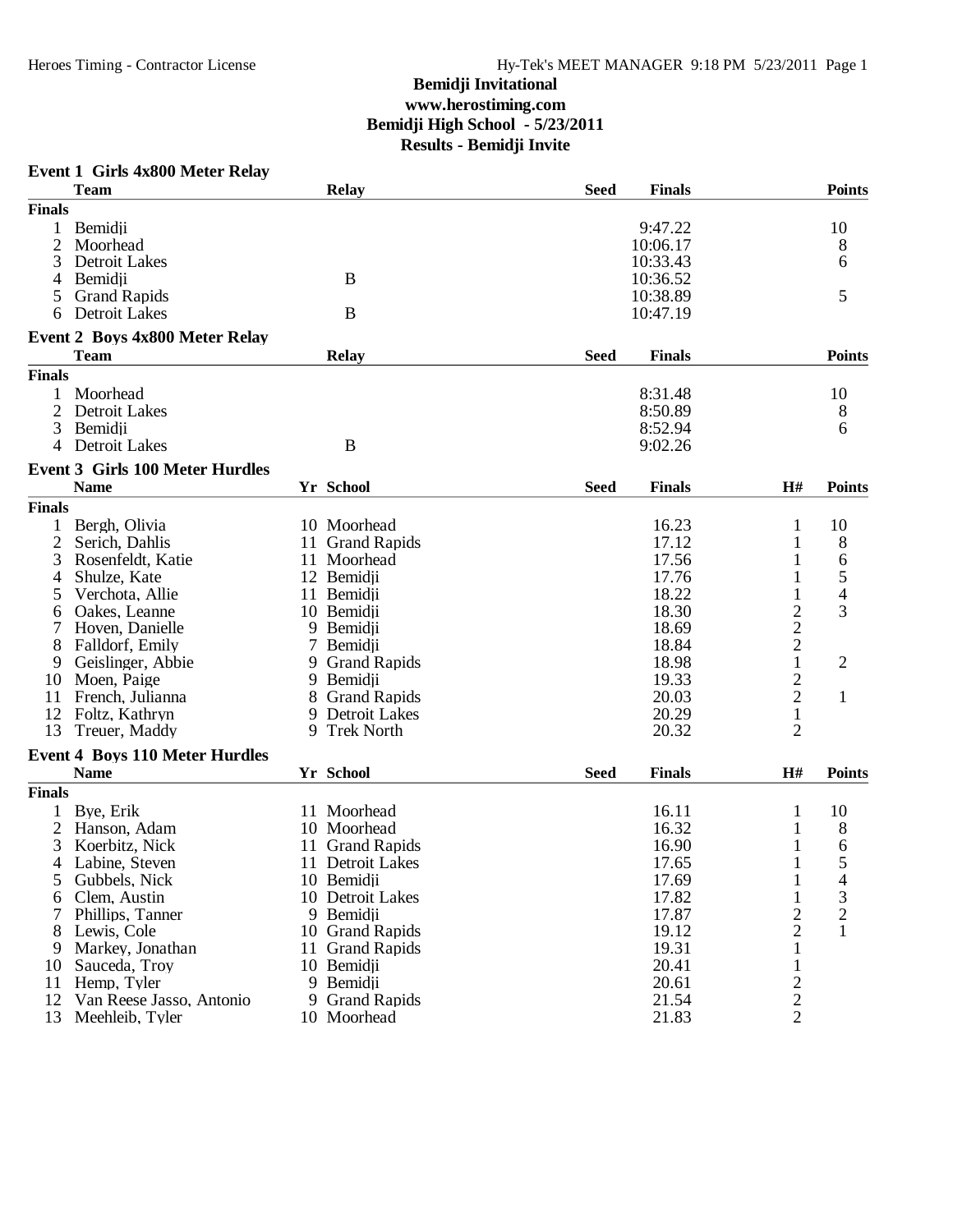|                | Finals  (Event 4 Boys 110 Meter Hurdles) |    |                     |             |               |                                                 |                          |
|----------------|------------------------------------------|----|---------------------|-------------|---------------|-------------------------------------------------|--------------------------|
|                | <b>Name</b>                              |    | <b>Yr School</b>    | <b>Seed</b> | <b>Finals</b> | H#                                              | <b>Points</b>            |
| $---$          | Wright, Gabriel                          |    | 11 Moorhead         |             | <b>DQ</b>     | $\overline{2}$                                  |                          |
|                | <b>Event 5 Girls 100 Meter Dash</b>      |    |                     |             |               |                                                 |                          |
|                | <b>Name</b>                              |    | Yr School           | <b>Seed</b> | <b>Finals</b> | H#                                              | <b>Points</b>            |
| <b>Finals</b>  |                                          |    |                     |             |               |                                                 |                          |
| 1              | Ulberg, Erica                            |    | 9 Moorhead          |             | 13.01         | $\mathbf{1}$                                    | 10                       |
| $\overline{c}$ | Brazerol, Bailee                         | 7  | <b>Grand Rapids</b> |             | 13.04         | $\mathbf{1}$                                    | 8                        |
| 3              | Wong, Marissa                            | 9  | Moorhead            |             | 13.58         | 1                                               | 6                        |
| 4              | Nyquist, Morgan                          | 11 | Moorhead            |             | 13.75         | 1                                               | 5                        |
| 5              | Wall, Essie                              |    | 12 Bemidji          |             | 13.76         | 1                                               | $\overline{\mathcal{A}}$ |
| 6              | Ludlow, Sara                             |    | 9 Bemidji           |             | 13.78         | $\overline{c}$                                  | $\mathfrak{Z}$           |
| 7              | Spry, Josie                              |    | 10 Bemidji          |             | 13.79         | $\mathbf{1}$                                    | $\overline{2}$           |
| 8              | Timms, McKenzie                          |    | 11 Bemidji          |             | 13.80         |                                                 |                          |
| 9              | Dumm, Mackenzie                          | 9  | <b>Grand Rapids</b> |             | 13.80         |                                                 | $\mathbf{1}$             |
| 10             | Verchota, Allie                          |    | 11 Bemidji          |             | 13.83         | $\begin{array}{c} 2 \\ 2 \\ 3 \\ 3 \end{array}$ |                          |
| 11             | Petersen, Karley                         |    | 11 Grand Rapids     |             | 13.88         |                                                 |                          |
| 12             | Gray, Katie                              |    | 9 Bemidji           |             | 14.09         | $\overline{4}$                                  |                          |
| 13             | Shulze, Kate                             |    | 12 Bemidii          |             | 14.10         |                                                 |                          |
| 14             | Hanson, Alyssa                           |    | 9 Moorhead          |             | 14.35         |                                                 |                          |
| 15             | Schmit, Libby                            |    | 10 Detroit Lakes    |             | 14.62         |                                                 |                          |
| 16             | Olson, Emilie                            |    | 11 Bemidji          |             | 14.65         | 224323434323                                    |                          |
| 17             | Treuer, Maddy                            |    | 9 Trek North        |             | 14.75         |                                                 |                          |
| 18             | Schlauderaff, Savannah                   |    | 11 Grand Rapids     |             | 14.84         |                                                 |                          |
| 19             | Jordan, Halle                            |    | 7 Detroit Lakes     |             | 14.87         |                                                 |                          |
| 20             | Baker, Andie                             |    | 11 Grand Rapids     |             | 15.05         |                                                 |                          |
| 21             | Foltz, Sami                              |    | 9 Detroit Lakes     |             | 15.11         |                                                 |                          |
| 22             | Baker, Kaya                              |    | 10 Grand Rapids     |             | 15.11         |                                                 |                          |
| 23             | Wilson, Taylor                           |    | 9 Moorhead          |             | 15.38         |                                                 |                          |
| 24             | Matison, Ingrid                          | 8  | <b>Grand Rapids</b> |             | 15.60         |                                                 |                          |
| 25             | Hodgson, Hannah                          |    | 9 Grand Rapids      |             | 15.65         | $\overline{4}$                                  |                          |
| 26             | Setthamalinee, Najmee                    |    | 11 Moorhead         |             | 15.66         | $\overline{\mathcal{L}}$                        |                          |
| 27             | Gonzalez Caballero, Valentina            |    | 12 Trek North       |             | 16.08         |                                                 |                          |
| 28             | Gilbertson, Shelby                       |    | 10 Moorhead         |             | 16.47         | $\frac{2}{4}$                                   |                          |
| 29             | Cemensky, Meaghan                        |    | 10 Grand Rapids     |             | 16.63         | 3                                               |                          |
|                |                                          |    |                     |             |               |                                                 |                          |
|                | Event 6 Boys 100 Meter Dash              |    |                     |             |               |                                                 |                          |
|                | <b>Name</b>                              |    | Yr School           | <b>Seed</b> | <b>Finals</b> | H#                                              | <b>Points</b>            |
| <b>Finals</b>  |                                          |    |                     |             |               |                                                 |                          |
|                | Geraghty, Nick                           |    | 12 Moorhead         |             | 11.31         | $\mathbf{1}$                                    | 10                       |
| 2              | Schmidt, Brady                           |    | 10 Bemidji          |             | 11.36         | $\mathbf{1}$                                    | 8                        |
| 3              | Moon, Austin                             |    | 10 Moorhead         |             | 11.53         | $\mathbf{1}$                                    | 6                        |
| 4              | Johnson, Montana                         |    | 10 Detroit Lakes    |             | 11.74         |                                                 | 5                        |
| 5              | Peterson, Brandon                        |    | 9 Grand Rapids      |             | 11.84         | 1                                               | 4                        |
| 6              | Dickinson, Dylan                         |    | 10 Bemidji          |             | 11.89         | $\overline{2}$                                  | 3                        |
| 7              | Kalberer, Ryan                           |    | 11 Detroit Lakes    |             | 11.95         | 4                                               | $\overline{2}$           |
| 8              | Westerlund, Ethan                        |    | 12 Grand Rapids     |             | 11.96         | $\mathbf{1}$                                    | $\mathbf{1}$             |
| 9              | Koerbitz, Nick                           |    | 11 Grand Rapids     |             | 11.97         | 4                                               |                          |
| 10             | Nelson, Kevin                            |    | 12 Bemidji          |             | 12.04         | $\mathbf{1}$                                    |                          |
| 11             | Hawkins, Garrett                         |    | 12 Moorhead         |             | 12.12         | 3                                               |                          |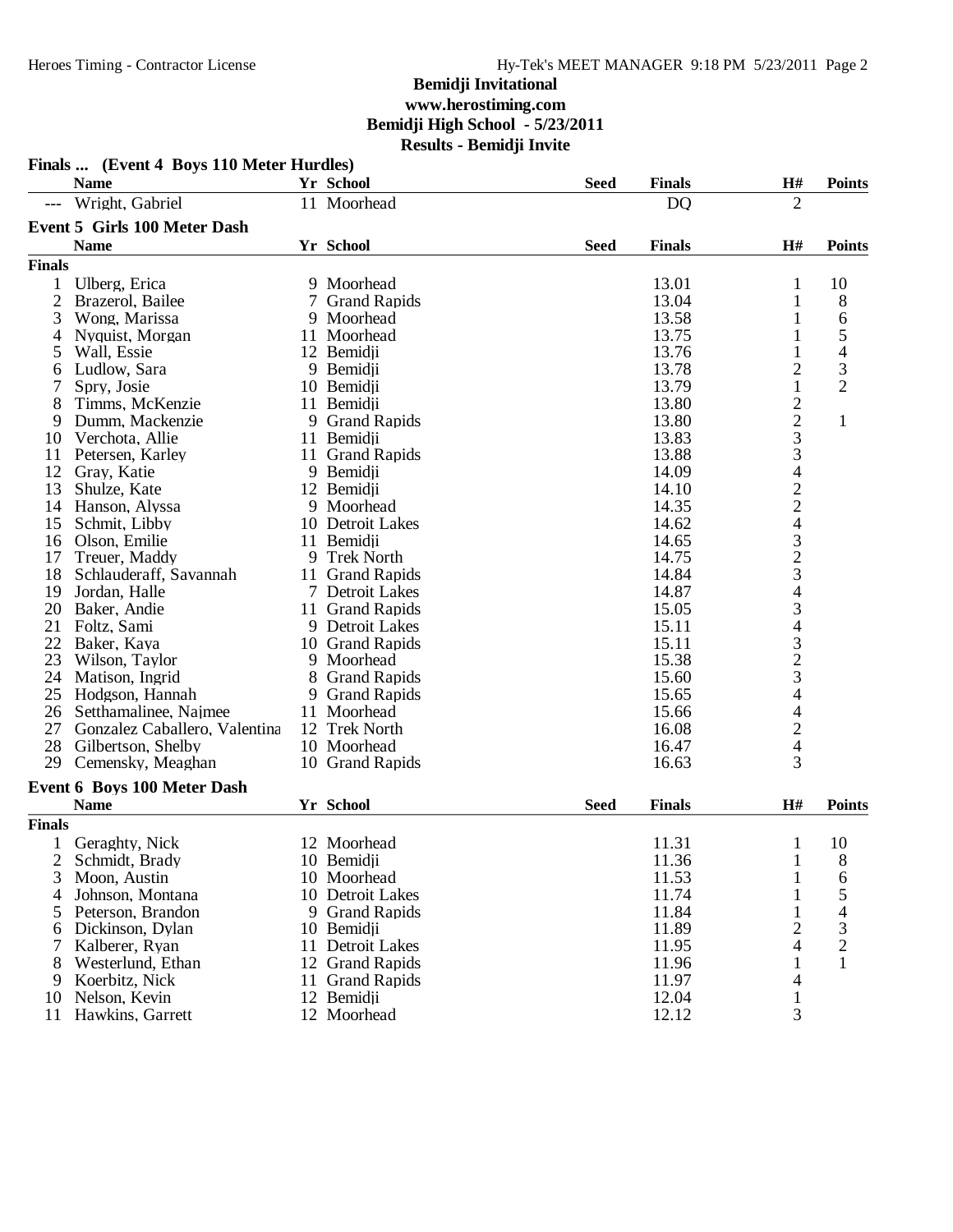## **Finals ... (Event 6 Boys 100 Meter Dash)**

|                | <b>Name</b>                           | Yr School        | <b>Seed</b> | <b>Finals</b> | H#             | <b>Points</b> |
|----------------|---------------------------------------|------------------|-------------|---------------|----------------|---------------|
| 12             | Moore, Isaiah                         | 10 Bemidji       |             | 12.25         | $\overline{c}$ |               |
| 13             | Welty, Robert                         | 9 Detroit Lakes  |             | 12.33         | $\overline{4}$ |               |
| 14             | Mangni, Eli                           | 9 Grand Rapids   |             | 12.35         |                |               |
| 15             | Belich, Travis                        | 10 Grand Rapids  |             | 12.39         |                |               |
| 16             | Granja, Caio                          | 12 Bemidji       |             | 12.40         |                |               |
| 17             | Huewe, Kyle                           | 12 Bemidji       |             | 12.43         |                |               |
| 18             | Harris, Joe                           | 10 Grand Rapids  |             | 12.43         |                |               |
| 19             | Edwards, Cody                         | 9 Detroit Lakes  |             | 12.48         | 2422343523     |               |
| 19             | Day, Zack                             | 11 Moorhead      |             | 12.48         |                |               |
| 21             | Duchene, Hunter                       | 10 Detroit Lakes |             | 12.50         |                |               |
| 22             | Hussman, Ben                          | 10 Grand Rapids  |             | 12.50         |                |               |
| 23             | Moore, Wakinyan                       | 9 Bemidji        |             | 12.52         |                |               |
| 24             | Labine, Steven                        | 11 Detroit Lakes |             | 12.53         | $\overline{4}$ |               |
| 25             | Tschudi, Wylli                        | 10 Bemidii       |             | 12.61         |                |               |
| 26             | Sorum, Tom                            | 10 Detroit Lakes |             | 12.63         |                |               |
| 27             | Okeson, Mike                          | 10 Detroit Lakes |             | 12.64         |                |               |
| 28             | Eggebraaten, Luke                     | 9 Detroit Lakes  |             | 12.69         | 42534335552355 |               |
| 29             | Hoganson, Jake                        | 11 Detroit Lakes |             | 12.69         |                |               |
| 30             | Crawford, Brady                       | 9 Detroit Lakes  |             | 12.74         |                |               |
| 31             | Dutton, Bryce                         | 12 Detroit Lakes |             | 12.76         |                |               |
| 32             | Clem, Austin                          | 10 Detroit Lakes |             | 12.80         |                |               |
| 33             | Belich, Torey                         | 10 Grand Rapids  |             | 12.88         |                |               |
| 34             | Tjepkes, Thomas                       | 10 Detroit Lakes |             | 13.29         |                |               |
| 35             | Mickelson, Josh                       | 10 Detroit Lakes |             | 13.35         |                |               |
| 36             | Beuning, Steven                       | 11 Trek North    |             | 13.44         |                |               |
| 37             | Clay, Guy                             | 9 Trek North     |             | 13.47         |                |               |
| 38             | Olson, Jared                          | 8 Detroit Lakes  |             | 14.09         |                |               |
| 39             | Meyer, Anthony                        | 9 Detroit Lakes  |             | 14.21         |                |               |
|                | Event 7 Girls 4x200 Meter Relay       |                  |             |               |                |               |
|                | <b>Team</b>                           | <b>Relay</b>     | <b>Seed</b> | <b>Finals</b> |                | <b>Points</b> |
| <b>Finals</b>  |                                       |                  |             |               |                |               |
| 1              | Moorhead                              |                  |             | 1:54.45       |                | 10            |
| $\overline{2}$ | <b>Detroit Lakes</b>                  |                  |             | 1:54.62       |                | 8             |
| 3              | Bemidji                               |                  |             | 1:58.27       |                | 6             |
| 4              | <b>Grand Rapids</b>                   |                  |             | 1:59.67       |                | 5             |
| 5              | Moorhead                              | $\bf{B}$         |             | 2:02.83       |                |               |
| 6              | <b>Trek North</b>                     |                  |             | 2:08.08       |                | 4             |
| 7              | Moorhead                              | $\mathcal{C}$    |             | 2:10.04       |                |               |
|                | <b>Event 8 Boys 4x200 Meter Relay</b> |                  |             |               |                |               |

|               | <b>Team</b>    | <b>Relay</b> | <b>Seed</b> | Finals  | <b>Points</b> |
|---------------|----------------|--------------|-------------|---------|---------------|
| <b>Finals</b> |                |              |             |         |               |
|               | Bemidji        |              |             | 1:35.65 | 10            |
|               | 2 Grand Rapids |              |             | 1:39.59 |               |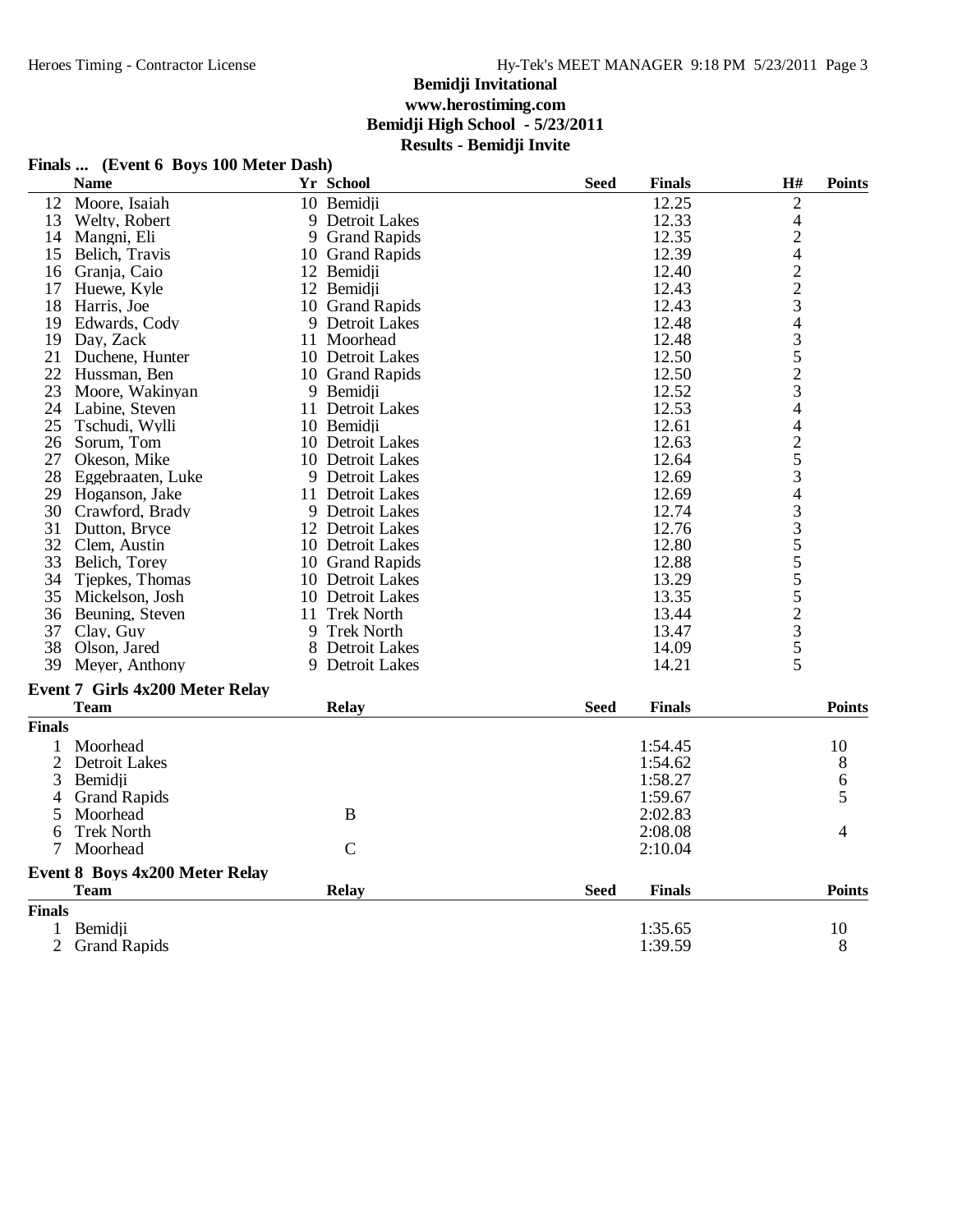### **Event 9 Girls 1600 Meter Run**

|                | <b>Name</b>                  |   | Yr School           | <b>Seed</b> | <b>Finals</b> | <b>Points</b>  |
|----------------|------------------------------|---|---------------------|-------------|---------------|----------------|
| <b>Finals</b>  |                              |   |                     |             |               |                |
| 1              | Richards, Karlee             |   | 12 Moorhead         |             | 5:46.47       | 10             |
| $\overline{2}$ | <b>Ullyott</b> , Abby        |   | 8 Detroit Lakes     |             | 5:55.59       | 8              |
| 3              | Cottingham, Candace          |   | 12 Grand Rapids     |             | 6:00.59       |                |
| 4              | Hamilton, Olivia             |   | 9 Moorhead          |             | 6:01.93       |                |
| 5              | Foltz, Mackenzie             |   | 9 Detroit Lakes     |             | 6:03.34       |                |
| 6              | Monson, Lindsey              |   | 10 Moorhead         |             | 6:09.17       |                |
| 7              | Hamrin, Sarah                | 7 | <b>Trek North</b>   |             | 6:13.34       | 65432          |
| 8              | Jobe, Amy                    | 9 | <b>Grand Rapids</b> |             | 6:16.73       |                |
| 9              | Erdman, Nicole               |   | 10 Bemidji          |             | 6:16.76       |                |
| 10             | Monroe, Meghan               |   | 9 Moorhead          |             | 6:17.99       |                |
| 11             | Christenson, Abigail         |   | 10 Moorhead         |             | 6:21.44       |                |
| 12             | Langworthy, Joellle          |   | 11 Detroit Lakes    |             | 6:23.99       |                |
| 13             | Marty, Hannah                |   | 10 Trek North       |             | 6:42.32       |                |
| 14             | Goetz, Shannon               |   | 12 Detroit Lakes    |             | 6:43.81       |                |
| 15             | Larson, Leanne               |   | 10 Moorhead         |             | 7:26.17       |                |
| 16             | Nelson, Heidi                |   | 11 Detroit Lakes    |             | 8:06.12       |                |
| 17             | Koppe, Celeste               |   | 11 Detroit Lakes    |             | 8:07.80       |                |
|                |                              |   |                     |             |               |                |
|                | Event 10 Boys 1600 Meter Run |   |                     |             |               |                |
|                | <b>Name</b>                  |   | Yr School           | <b>Seed</b> | <b>Finals</b> | <b>Points</b>  |
| <b>Finals</b>  |                              |   |                     |             |               |                |
| 1              | Olson, Ezra                  |   | 10 Moorhead         |             | 4:39.22       | 10             |
| $\overline{2}$ | Berube, Andy                 |   | 12 Bemidji          |             | 4:47.32       | 8              |
| 3              | Carlson, Sam                 |   | 9 Bemidii           |             | 4:54.21       | 6              |
| 4              | Nicolai, Myles               |   | 11 Moorhead         |             | 4:54.95       | 5              |
| 5              | Maercher, Lukas              |   | 12 Grand Rapids     |             | 4:57.33       | 3.50           |
| 5              | Avenson, Jake                |   | 9 Grand Rapids      |             | 4:57.33       | 3.50           |
| 7              | Cottingham, Colin            |   | 10 Grand Rapids     |             | 4:58.71       | $\overline{c}$ |
| 8              | Dobbs, Henry                 |   | 12 Moorhead         |             | 5:05.26       | $\mathbf{1}$   |
| 9              | Foltz, Zach                  |   | 9 Detroit Lakes     |             | 5:07.06       |                |
| 10             | Bakken, Patrick              |   | 11 Detroit Lakes    |             | 5:07.58       |                |
| 11             | Mendieta, Alex               |   | 9 Trek North        |             | 5:18.47       |                |
| 12             | Washburn, Kurtis             |   | 11 Grand Rapids     |             | 5:18.84       |                |
| 13             | Skyles, Jake                 |   | 10 Grand Rapids     |             | 5:23.22       |                |
| 14             | Blanshan, Jason              |   | 11 Moorhead         |             | 5:25.01       |                |
| 15             | Evavold, Josh                |   | 9 Moorhead          |             | 5:33.36       |                |
| 16             | Swedberg, Jacob              |   | 11 Moorhead         |             | 5:38.54       |                |
| 17             | Rassler, Eli                 |   | 11 Bemidji          |             | 5:40.04       |                |
| 18             | Kimball, Jordan              |   | 10 Detroit Lakes    |             | 5:40.16       |                |
| 19             | Welty, Robert                |   | 9 Detroit Lakes     |             | 5:40.49       |                |
| 20             | McKagan, Tim                 |   | 10 Detroit Lakes    |             | 5:43.65       |                |
| 21             | Gelbart, Byrn                |   | 10 Moorhead         |             | 5:56.96       |                |
| 22             | Meyer, Anthony               |   | 9 Detroit Lakes     |             | 6:03.85       |                |
| 23             | Johnson, Montana             |   | 10 Detroit Lakes    |             | 6:08.93       |                |
| 24             | Duchene, Hunter              |   | 10 Detroit Lakes    |             | 6:13.40       |                |
| 25             | Nosal, Jarett                |   | 9 Detroit Lakes     |             | 6:20.51       |                |
| 26             | Desautel, Parker             |   | 10 Moorhead         |             | 6:22.51       |                |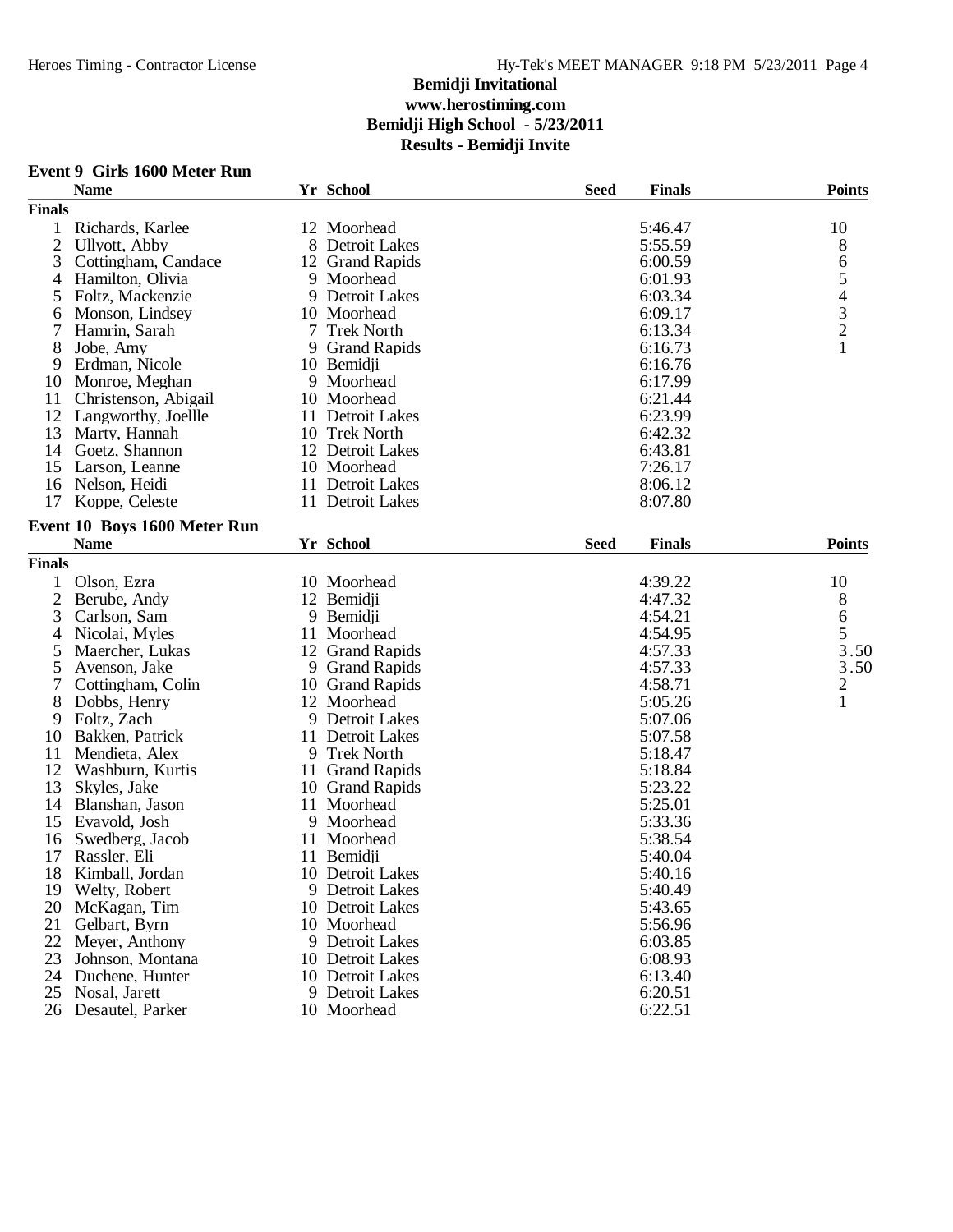### **Event 11 Girls 4x100 Meter Relay**

|                | <b>Team</b>                          |    | <b>Relay</b>        | <b>Seed</b> | <b>Finals</b> | H#             | <b>Points</b>  |
|----------------|--------------------------------------|----|---------------------|-------------|---------------|----------------|----------------|
| <b>Finals</b>  |                                      |    |                     |             |               |                |                |
| 1              | Detroit Lakes                        |    |                     |             | 51.96         | 1              | 10             |
| $\overline{2}$ | Moorhead                             |    |                     |             | 52.38         | 1              | 8              |
| 3              | Bemidji                              |    |                     |             | 53.85         |                | 6              |
| 4              | <b>Grand Rapids</b>                  |    |                     |             | 53.92         | 1              | 5              |
| 5              | Detroit Lakes                        |    | B                   |             | 57.18         | $\mathbf{1}$   |                |
| 6              | <b>Grand Rapids</b>                  |    | $\mathcal{C}$       |             | 57.75         | $\overline{c}$ |                |
|                | Moorhead                             |    | $\bf{B}$            |             | 58.91         |                |                |
| 8              | <b>Grand Rapids</b>                  |    | $\, {\bf B}$        |             | 59.08         | $\frac{2}{1}$  |                |
| 9              | Detroit Lakes                        |    | $\mathsf{C}$        |             | 61.14         |                |                |
| 10             |                                      |    | D                   |             | 67.18         | $\overline{2}$ |                |
|                | <b>Grand Rapids</b>                  |    |                     |             |               |                |                |
|                | Event 12 Boys 4x100 Meter Relay      |    |                     |             |               |                |                |
|                | <b>Team</b>                          |    | <b>Relay</b>        | <b>Seed</b> | <b>Finals</b> |                | <b>Points</b>  |
| <b>Finals</b>  |                                      |    |                     |             |               |                |                |
| 1              | <b>Grand Rapids</b>                  |    |                     |             | 46.97         |                | 10             |
| 2              | Bemidji                              |    |                     |             | 48.24         |                | 8              |
| 3              | <b>Detroit Lakes</b>                 |    |                     |             | 50.00         |                | 6              |
| 4              | Moorhead                             |    |                     |             | 50.42         |                | 5              |
|                | Bemidji                              |    | $\bf{B}$            |             | 51.18         |                |                |
| 6              | <b>Detroit Lakes</b>                 |    | B                   |             | 52.14         |                |                |
|                |                                      |    |                     |             |               |                |                |
|                | <b>Event 13 Girls 400 Meter Dash</b> |    |                     |             |               |                |                |
|                | <b>Name</b>                          |    | Yr School           | <b>Seed</b> | <b>Finals</b> | H#             | <b>Points</b>  |
| <b>Finals</b>  |                                      |    |                     |             |               |                |                |
| 1              | Johnson, AddieKay                    |    | 8 Detroit Lakes     |             | 63.67         | $\mathbf{1}$   | 10             |
| $\overline{c}$ | Wall, Ellen (Maea)                   |    | 8 Bemidji           |             | 63.81         | 1              | 8              |
| 3              | Peterson, Amber                      |    | 10 Bemidji          |             | 64.89         |                | 6              |
| 4              | Foster, Kyley                        |    | 8 Detroit Lakes     |             | 65.15         | 1              | 5              |
| 5              | Bardwell, Blake                      |    | 10 Bemidji          |             | 65.50         | $\mathbf{1}$   | $\overline{4}$ |
| 6              | French, Julianna                     |    | 8 Grand Rapids      |             | 67.31         | $\mathbf{1}$   | 3              |
| 7              | Becker, Rachel                       |    | 10 Bemidji          |             | 69.24         |                |                |
| 8              | Tower, Karlee                        |    | 10 Bemidji          |             | 69.95         |                |                |
| 9              | Miller, Hailey                       |    | 9 Moorhead          |             | 73.06         | $\frac{2}{2}$  | $\overline{c}$ |
| 10             | Lash, Hannah                         |    | 10 Trek North       |             | 73.94         | $\overline{c}$ | $\mathbf{1}$   |
| 11             | Matison, Ingrid                      |    | 8 Grand Rapids      |             | 76.01         | $\mathbf 1$    |                |
| 12             | Eggobo, Mari                         |    | 12 Bemidii          |             | 77.32         | $\overline{2}$ |                |
|                |                                      |    |                     |             |               |                |                |
|                | Event 14 Boys 400 Meter Dash         |    |                     |             |               |                |                |
|                | <b>Name</b>                          |    | Yr School           | <b>Seed</b> | <b>Finals</b> | H#             | <b>Points</b>  |
| <b>Finals</b>  |                                      |    |                     |             |               |                |                |
| 1              | Widner, Jared                        |    | 12 Moorhead         |             | 51.18         | 1              | 10             |
| $\overline{c}$ | Lawrence, Brett                      |    | 9 Moorhead          |             | 53.54         | 1              | 8              |
| 3              | Guest, Tyler                         |    | 10 Bemidji          |             | 54.59         | $\mathbf{1}$   | 6              |
| 4              | Gubbels, Nick                        |    | 10 Bemidji          |             | 54.92         | $\overline{2}$ | 5              |
| 5              | McGuire, Daniel                      | 11 | <b>Grand Rapids</b> |             | 55.10         | $\mathbf{1}$   | 4              |
| 6              | Buckanaga, Trent                     |    | 12 Bemidji          |             | 56.05         | 1              | 3              |
| 7              | King, Travis                         |    | 11 Detroit Lakes    |             | 56.11         | $\mathbf 1$    | $\overline{c}$ |
| 8              | Sorum, Tom                           |    | 10 Detroit Lakes    |             | 56.30         | 1              | 1              |
|                |                                      |    |                     |             |               |                |                |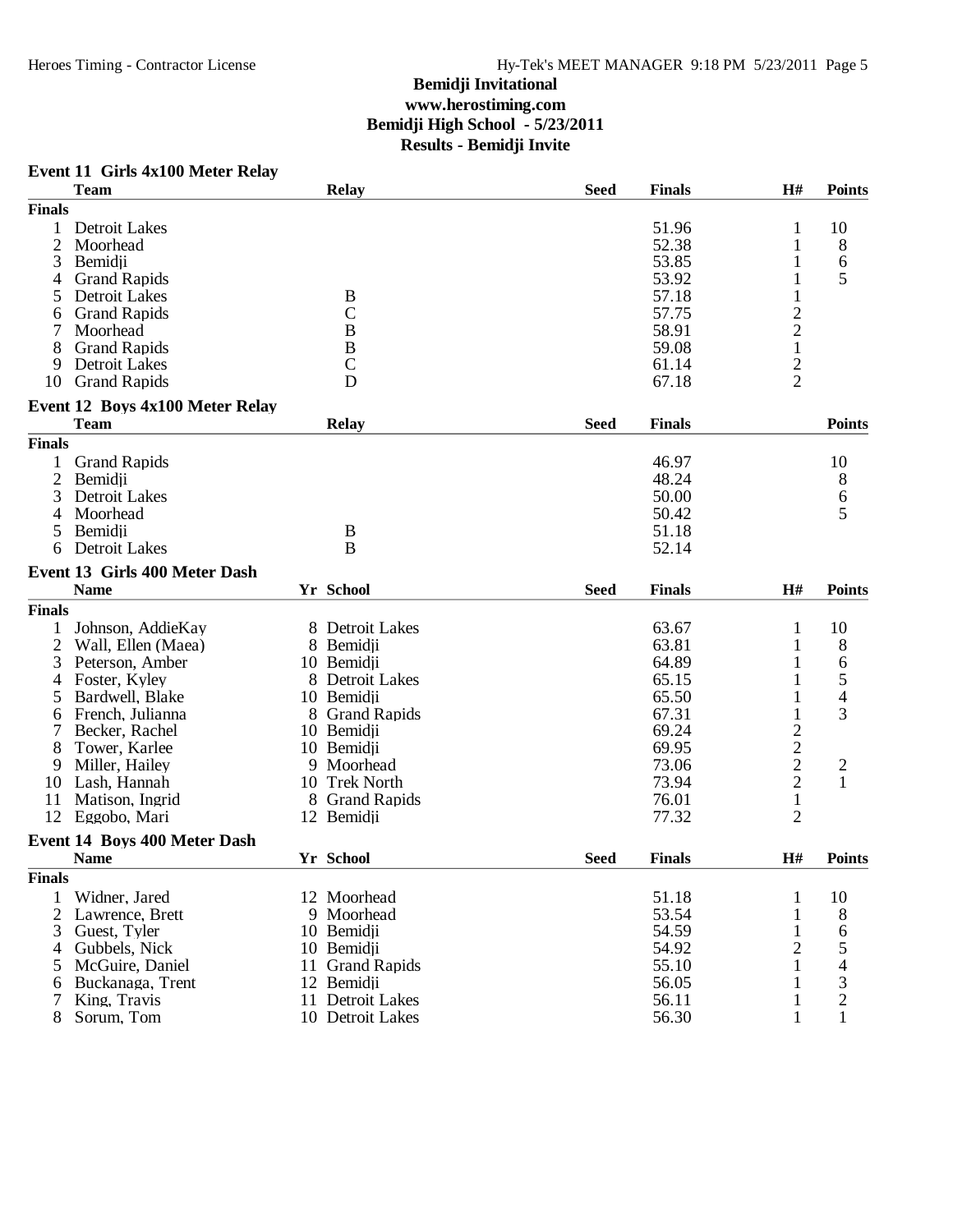|                | Finals  (Event 14 Boys 400 Meter Dash)             |    |                               |             |                |                                                   |                          |
|----------------|----------------------------------------------------|----|-------------------------------|-------------|----------------|---------------------------------------------------|--------------------------|
|                | <b>Name</b>                                        |    | Yr School                     | <b>Seed</b> | <b>Finals</b>  | H#                                                | <b>Points</b>            |
|                | 9 Hawkinson, Greg                                  |    | 11 Grand Rapids               |             | 56.46          | $\mathbf{1}$                                      |                          |
| 10             | Welty, Robert                                      |    | 9 Detroit Lakes               |             | 58.18          |                                                   |                          |
| 11             | Ramsted Skoyles, Dylan                             |    | 12 Detroit Lakes              |             | 58.84          | $222323222$<br>$32232$                            |                          |
| 12             | Christopher, Ben                                   |    | 9 Bemidji                     |             | 58.97          |                                                   |                          |
| 13             | Clem, Austin                                       |    | 10 Detroit Lakes              |             | 59.09          |                                                   |                          |
| 14             | Sauceda, Troy                                      |    | 10 Bemidji                    |             | 59.15          |                                                   |                          |
| 15             | Labine, Steven                                     |    | 11 Detroit Lakes              |             | 59.83          |                                                   |                          |
| 16             | Bakken, Wesley                                     |    | 11 Detroit Lakes              |             | 60.86          |                                                   |                          |
| 17             | Clay, Guy                                          |    | 9 Trek North                  |             | 61.15          |                                                   |                          |
| 18             | Stallman, Jason                                    |    | 11 Detroit Lakes              |             | 62.53          |                                                   |                          |
| 19             | Foltz, Clem                                        |    | 12 Detroit Lakes              |             | 64.21          |                                                   |                          |
| 20             | Beuning, Steven                                    | 11 | <b>Trek North</b>             |             | 64.81          |                                                   |                          |
|                | Event 15 Girls 300 Meter Hurdles                   |    |                               |             |                |                                                   |                          |
|                | <b>Name</b>                                        |    | Yr School                     | <b>Seed</b> | <b>Finals</b>  | H#                                                | <b>Points</b>            |
| <b>Finals</b>  |                                                    |    |                               |             |                |                                                   |                          |
| 1              | Bergh, Olivia                                      |    | 10 Moorhead                   |             | 48.42          | $\mathbf{1}$                                      | 10                       |
| 2              | Rosenfeldt, Katie                                  |    | 11 Moorhead                   |             | 49.51          | $\mathbf{1}$                                      | 8                        |
| 3              | Borgen, Jae                                        |    | 10 Moorhead                   |             | 51.90          | $\overline{2}$                                    | 6                        |
| 4              | Geislinger, Abbie                                  |    | 9 Grand Rapids                |             | 52.95          | 1                                                 | 5                        |
| 5              | Verchota, Allie                                    |    | 11 Bemidji                    |             | 53.94          | 1                                                 | $\overline{\mathcal{A}}$ |
| 6              | Oakes, Leanne                                      |    | 10 Bemidii                    |             | 54.36          | $\mathbf{1}$                                      | 3                        |
| 7              | Hoven, Danielle                                    |    | 9 Bemidji                     |             | 54.44          |                                                   | $\overline{2}$           |
| 8              | Falldorf, Emily                                    |    | 7 Bemidji                     |             | 54.82          | $\begin{array}{c}\n2 \\ 2 \\ 2 \\ 2\n\end{array}$ |                          |
| 9              | Ramstad-Skoyles, Berit                             |    | 9 Detroit Lakes               |             | 56.32          |                                                   | $\mathbf{1}$             |
| 10             | Dostert, Anastasia                                 |    | 11 Moorhead                   |             | 59.67          |                                                   |                          |
| 11             | Olson, Miranda                                     |    | 10 Detroit Lakes              |             | 60.37          |                                                   |                          |
| 12             | Foltz, Kathryn                                     |    | 9 Detroit Lakes               |             | 63.61          | $\mathbf{1}$                                      |                          |
|                | <b>Event 16 Boys 300 Meter Hurdles</b>             |    |                               |             |                |                                                   |                          |
|                | <b>Name</b>                                        |    | Yr School                     | <b>Seed</b> | <b>Finals</b>  | H#                                                | <b>Points</b>            |
| <b>Finals</b>  |                                                    |    |                               |             |                |                                                   |                          |
| 1              | Hawkins, Garrett                                   |    | 12 Moorhead                   |             | 41.99          | 1                                                 | 10                       |
| $\overline{c}$ | Monke-Lundberg, Luke                               |    | 12 Moorhead                   |             | 46.81          | $\mathbf{1}$                                      | 8                        |
| 3              | Wiedrich, Jacob                                    |    | 9 Moorhead                    |             | 47.30          | $\overline{c}$                                    | 6                        |
| 4              | Letson, Jake                                       |    | 10 Bemidji                    |             | 47.43          | $\,1$                                             | 5                        |
| 5              | Bjorklund, Zach                                    | 11 | <b>Grand Rapids</b>           |             | 47.54          |                                                   | 4                        |
| 6              | Schmaltz, Brandon                                  |    | 10 Moorhead                   |             | 48.66          | $\frac{2}{2}$                                     |                          |
| 7              | Lewis, Cole                                        |    | 10 Grand Rapids               |             | 49.29          | $\mathbf{1}$                                      | 3                        |
|                |                                                    |    | 10 Moorhead                   |             |                |                                                   |                          |
| 9              | Rogness, Ryan                                      |    |                               |             | 49.83<br>50.50 | 2                                                 |                          |
|                | Hemp, Tyler<br>Van Reese Jasso, Antonio            |    | 9 Bemidji                     |             |                | 1                                                 | 2                        |
| 10<br>11       | Meehleib, Tyler                                    |    | 9 Grand Rapids<br>10 Moorhead |             | 53.65<br>57.58 | $\mathbf{1}$<br>$\overline{2}$                    | 1                        |
|                |                                                    |    |                               |             |                |                                                   |                          |
|                | <b>Event 17 Girls 800 Meter Run</b><br><b>Name</b> |    | Yr School                     | <b>Seed</b> | <b>Finals</b>  |                                                   | <b>Points</b>            |
| <b>Finals</b>  |                                                    |    |                               |             |                |                                                   |                          |
| 1              | Janssen, Taylor                                    |    | 10 Moorhead                   |             | 2:22.62        |                                                   | 10                       |
| 2              |                                                    |    |                               |             | 2:24.13        |                                                   | 8                        |
|                | Drewes, Bailey                                     |    | 12 Bemidji                    |             |                |                                                   |                          |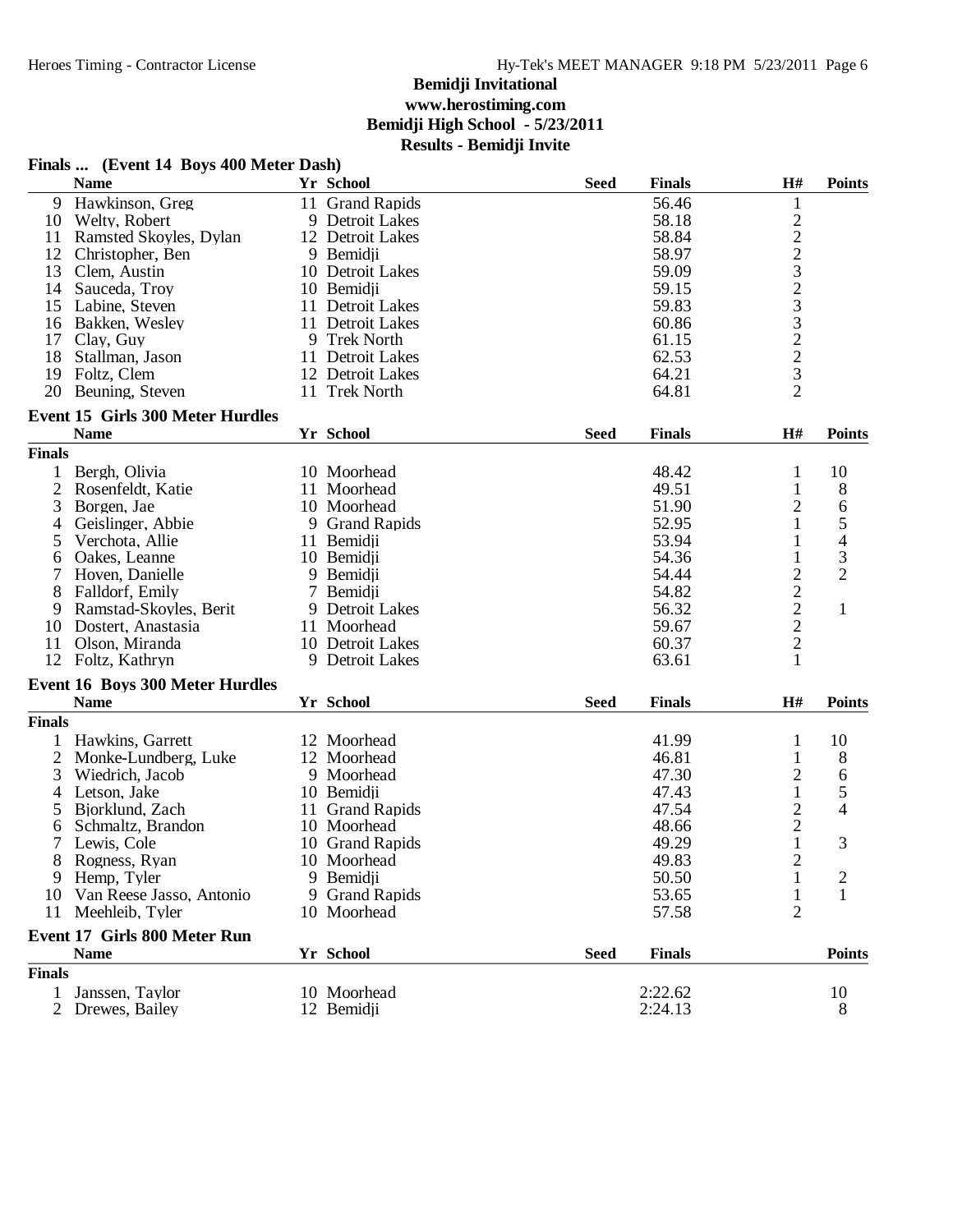## **Finals ... (Event 17 Girls 800 Meter Run)**

|                | <b>Name</b>                          |    | Yr School         | <b>Seed</b> | <b>Finals</b> |              | <b>Points</b>  |
|----------------|--------------------------------------|----|-------------------|-------------|---------------|--------------|----------------|
| 3              | Truedson, Jenna                      |    | 8 Bemidii         |             | 2:25.63       |              | 6              |
| 4              | Selberg, Avery                       |    | 9 Moorhead        |             | 2:28.97       |              | 5              |
| 5              | Randklev, Mackenzie                  |    | 11 Moorhead       |             | 2:30.45       |              | 4              |
| 6              | Truedson, Kim                        |    | 11 Bemidji        |             | 2:30.54       |              | 3              |
| 7              | Brokl, Emma                          |    | 10 Bemidji        |             | 2:36.52       |              |                |
| 8              | Larson, Katie                        |    | 10 Detroit Lakes  |             | 2:37.09       |              | $\overline{2}$ |
| 9              | Taylor, Alita                        |    | 11 Moorhead       |             | 2:37.97       |              |                |
| 10             | Funk, Lauren                         |    | 11 Moorhead       |             | 2:40.73       |              |                |
| 11             | Holgate, Breana                      |    | 11 Grand Rapids   |             | 2:40.88       |              | $\mathbf{1}$   |
| 12             | Dressen, Hannah                      |    | 10 Bemidji        |             | 2:44.04       |              |                |
| 13             | Connell, Mikayla                     |    | 11 Bemidji        |             | 2:44.62       |              |                |
| 14             | Perlamutter, Tanisha                 |    | 9 Detroit Lakes   |             | 2:48.84       |              |                |
| 15             | Feuillerat, Jill                     |    | 10 Detroit Lakes  |             | 2:51.73       |              |                |
| 16             | Rohde, Bailey                        |    | 8 Grand Rapids    |             | 2:52.55       |              |                |
| 17             | Hamrin, Sarah                        | 7  | <b>Trek North</b> |             | 2:55.25       |              |                |
| 18             | Johnson, Summer                      |    | 9 Bemidji         |             | 2:55.70       |              |                |
| 19             | Lash, Hannah                         |    | 10 Trek North     |             | 3:05.82       |              |                |
|                |                                      |    |                   |             |               |              |                |
|                | <b>Event 18 Boys 800 Meter Run</b>   |    |                   |             |               |              |                |
|                | <b>Name</b>                          |    | Yr School         | <b>Seed</b> | <b>Finals</b> |              | <b>Points</b>  |
| <b>Finals</b>  |                                      |    |                   |             |               |              |                |
| 1              | Schoneberger, Alex                   |    | 12 Bemidji        |             | 1:57.42       |              | 10             |
| $\overline{2}$ | Buckanaga, John                      |    | 12 Bemidji        |             | 1:59.91       |              | 8              |
| 3              | Urban, Jacob                         |    | 12 Bemidji        |             | 2:00.92       |              | 6              |
| 4              | Sommer, Isak                         |    | 10 Bemidji        |             | 2:01.34       |              |                |
| 5              | Ellingson, Glen                      |    | 11 Moorhead       |             | 2:03.34       |              | 5              |
| 6              | Larson, Christian                    |    | 12 Moorhead       |             | 2:06.30       |              | 4              |
| 7              | Hendrickson, Elias                   |    | 10 Bemidji        |             | 2:06.95       |              |                |
| 8              | Berube, Andy                         |    | 12 Bemidji        |             | 2:09.00       |              |                |
| 9              | Roach, Gabe                          |    | 10 Moorhead       |             | 2:11.86       |              | 3              |
| 10             | Carlson, Sam                         |    | 9 Bemidji         |             | 2:11.93       |              |                |
| 11             | Bernier, Mitchell                    | 11 | Moorhead          |             | 2:12.38       |              |                |
| 12             | Hulsebus, Scott                      |    | 11 Bemidji        |             | 2:12.83       |              |                |
| 13             | Maercher, Lukas                      |    | 12 Grand Rapids   |             | 2:17.45       |              | $\overline{2}$ |
| 14             | Olson, Eli                           | 9  | Moorhead          |             | 2:19.21       |              |                |
| 15             | Washburn, Kurtis                     |    | 11 Grand Rapids   |             | 2:22.27       |              | $\mathbf{1}$   |
| 16             | Jackson, Parker                      |    | 8 Detroit Lakes   |             | 2:25.93       |              |                |
| 17             | Freyholtz, Cody                      |    | 9 Bemidii         |             | 2:26.25       |              |                |
| 18             | Burt, John                           |    | 11 Grand Rapids   |             | 2:34.87       |              |                |
| 19             | Rassler, Eli                         |    | 11 Bemidji        |             | 2:37.64       |              |                |
|                | 20 Nosal, Jarett                     |    | 9 Detroit Lakes   |             | 2:54.60       |              |                |
|                |                                      |    |                   |             |               |              |                |
|                | <b>Event 19 Girls 200 Meter Dash</b> |    |                   |             |               |              |                |
|                | <b>Name</b>                          |    | Yr School         | <b>Seed</b> | <b>Finals</b> | H#           | <b>Points</b>  |
| <b>Finals</b>  |                                      |    |                   |             |               |              |                |
| 1              | Bardwell, Blake                      |    | 10 Bemidji        |             | 27.29         | 1            | 10             |
| 2              | Ulberg, Erica                        |    | 9 Moorhead        |             | 27.70         | 1            | 8              |
| 3              | Pemble, Ayesha                       |    | 9 Moorhead        |             | 28.15         | 3            | 6              |
|                | Wall, Essie                          |    | 12 Bemidji        |             | 28.69         | $\mathbf{1}$ | 5              |
|                |                                      |    |                   |             |               |              |                |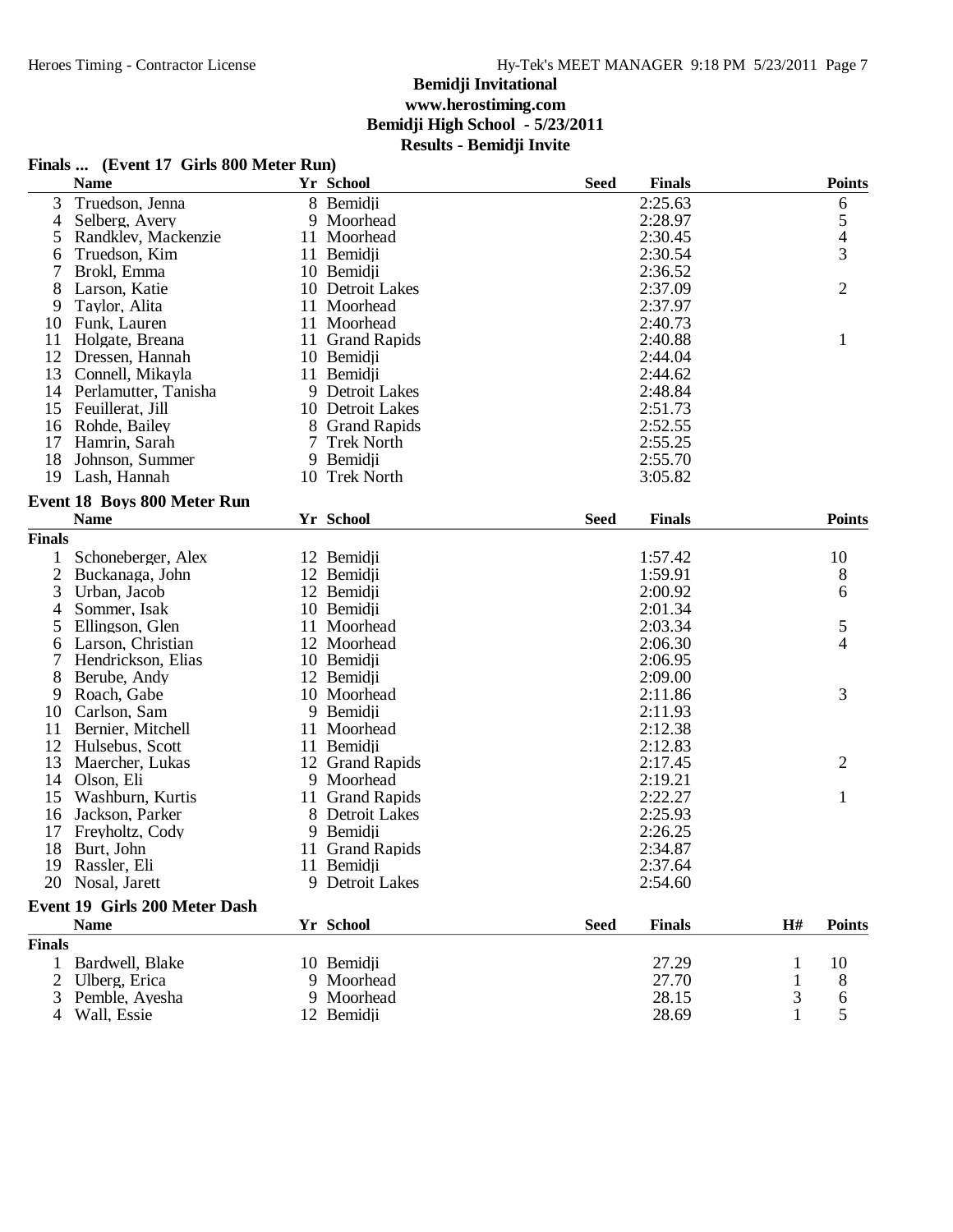### **Finals ... (Event 19 Girls 200 Meter Dash)**

|               | <b>Name</b>                   |    | Yr School        | <b>Seed</b> | <b>Finals</b> | H#                                              | <b>Points</b>            |
|---------------|-------------------------------|----|------------------|-------------|---------------|-------------------------------------------------|--------------------------|
| 5             | Borgen, Brooke                |    | 10 Moorhead      |             | 28.75         | 1                                               | 4                        |
| 6             | Colley, Myria                 |    | 9 Bemidji        |             | 28.91         | $\overline{c}$                                  | 3                        |
| 7             | Lund, Bailey                  |    | 9 Moorhead       |             | 29.15         | $\overline{c}$                                  |                          |
| 8             | Becker, Rachel                |    | 10 Bemidji       |             | 29.23         | $\mathbf{1}$                                    |                          |
| 9             | Dumm, Mackenzie               |    | 9 Grand Rapids   |             | 29.24         | 3                                               | $\overline{c}$           |
| 10            | Schumacher, Kiki              |    | 10 Detroit Lakes |             | 29.27         | $\mathbf{1}$                                    | $\mathbf{1}$             |
| 11            | Ludlow, Sara                  |    | 9 Bemidji        |             | 29.42         | $\overline{c}$                                  |                          |
| 12            | Wall, Ellen (Maea)            | 8  | Bemidji          |             | 29.93         | $\mathbf{1}$                                    |                          |
| 13            | Peart, Maddi                  |    | 7 Grand Rapids   |             | 30.49         | $\overline{c}$                                  |                          |
| 14            | Olson, Emilie                 |    | 11 Bemidji       |             | 30.58         |                                                 |                          |
| 15            | Montplaisir, Annise           |    | 10 Moorhead      |             | 31.10         |                                                 |                          |
|               | 16 Lauer, Jaylynn             |    | 7 Grand Rapids   |             | 31.26         | $\frac{2}{2}$                                   |                          |
| 17            | Wenger, Hailiegh              |    | 7 Detroit Lakes  |             | 31.32         | $\mathbf{1}$                                    |                          |
| 18            | Dostert, Anastasia            |    | 11 Moorhead      |             | 31.77         |                                                 |                          |
| 19            | Eggobo, Mari                  |    | 12 Bemidji       |             | 33.72         |                                                 |                          |
| 20            | Johnson, Summer               |    | 9 Bemidji        |             | 35.09         | $\frac{2}{3}$                                   |                          |
| 21            | Riley, Rachael                |    | 9 Bemidji        |             | 35.19         | $\overline{3}$                                  |                          |
|               |                               |    |                  |             |               |                                                 |                          |
|               | Event 20 Boys 200 Meter Dash  |    |                  |             |               |                                                 |                          |
|               | <b>Name</b>                   |    | <b>Yr School</b> | <b>Seed</b> | <b>Finals</b> | H#                                              | <b>Points</b>            |
| <b>Finals</b> |                               |    |                  |             |               |                                                 |                          |
|               | Bardwell, Cole                |    | 12 Bemidji       |             | 22.74         | 1                                               | 10                       |
| 2             | Geraghty, Nick                | 12 | Moorhead         |             | 22.81         | 1                                               | 8                        |
| 3             | Moon, Austin                  |    | 10 Moorhead      |             | 23.53         | 1                                               | 6                        |
| 4             | McGuire, Daniel               |    | 11 Grand Rapids  |             | 23.75         | 1                                               | 5                        |
| 5             | Guest, Tyler                  |    | 10 Bemidji       |             | 24.14         |                                                 | $\overline{\mathcal{A}}$ |
| 6             | Johnson, Montana              |    | 10 Detroit Lakes |             | 24.43         | 1                                               | 2.50                     |
| 6             | Barzen-Hanson, Kyle           |    | 11 Grand Rapids  |             | 24.43         | $\mathbf{1}$                                    | 2.50                     |
| 8             | Hawkins, Garrett              |    | 12 Moorhead      |             | 24.54         | $\overline{c}$                                  | 1                        |
| 9             | Dickinson, Dylan              |    | 10 Bemidji       |             | 24.66         |                                                 |                          |
| 10            | Johannsen, Eric               |    | 12 Bemidji       |             | 24.77         |                                                 |                          |
| 11            | Granja, Caio                  |    | 12 Bemidji       |             | 25.24         | $\frac{2}{2}$<br>$\frac{2}{3}$                  |                          |
| 12            | Belich, Travis                |    | 10 Grand Rapids  |             | 25.39         |                                                 |                          |
| 13            | Edwards, Cody                 |    | 9 Detroit Lakes  |             | 25.43         | $\,1$                                           |                          |
| 14            | Boettner, Jesse               |    | 10 Moorhead      |             | 25.64         |                                                 |                          |
| 15            | Vogt, Mason                   |    | 7 Detroit Lakes  |             | 25.69         |                                                 |                          |
| 16            | Tschudi, Wylli                |    | 10 Bemidji       |             | 25.75         |                                                 |                          |
| 17            | Letson, Jake                  |    | 10 Bemidji       |             | 25.79         | $\begin{array}{c} 3 \\ 2 \\ 3 \\ 3 \end{array}$ |                          |
| 18            | Christopher, Ben              |    | 9 Bemidji        |             | 25.85         |                                                 |                          |
|               | 19 Heisler, Ryan              |    | 9 Bemidii        |             | 26.09         | 3                                               |                          |
| 20            | Schmaltz, Brandon             |    | 10 Moorhead      |             | 26.22         |                                                 |                          |
| 21            | Schulke, Christian            |    | 9 Bemidii        |             | 26.23         | $\frac{3}{3}$                                   |                          |
| 22            | Gotta, Drew                   |    | 9 Moorhead       |             | 26.72         |                                                 |                          |
| 23            | Tweet, Tanner                 |    | 9 Moorhead       |             | 30.28         | $\frac{2}{2}$                                   |                          |
|               |                               |    |                  |             |               |                                                 |                          |
|               | Event 21 Girls 3200 Meter Run |    |                  |             |               |                                                 |                          |
|               | <b>Name</b>                   |    | Yr School        | <b>Seed</b> | <b>Finals</b> |                                                 | <b>Points</b>            |
| <b>Finals</b> |                               |    |                  |             |               |                                                 |                          |
|               | 1 Baker, Kaya                 |    | 10 Grand Rapids  |             | 12:27.61      |                                                 | 10                       |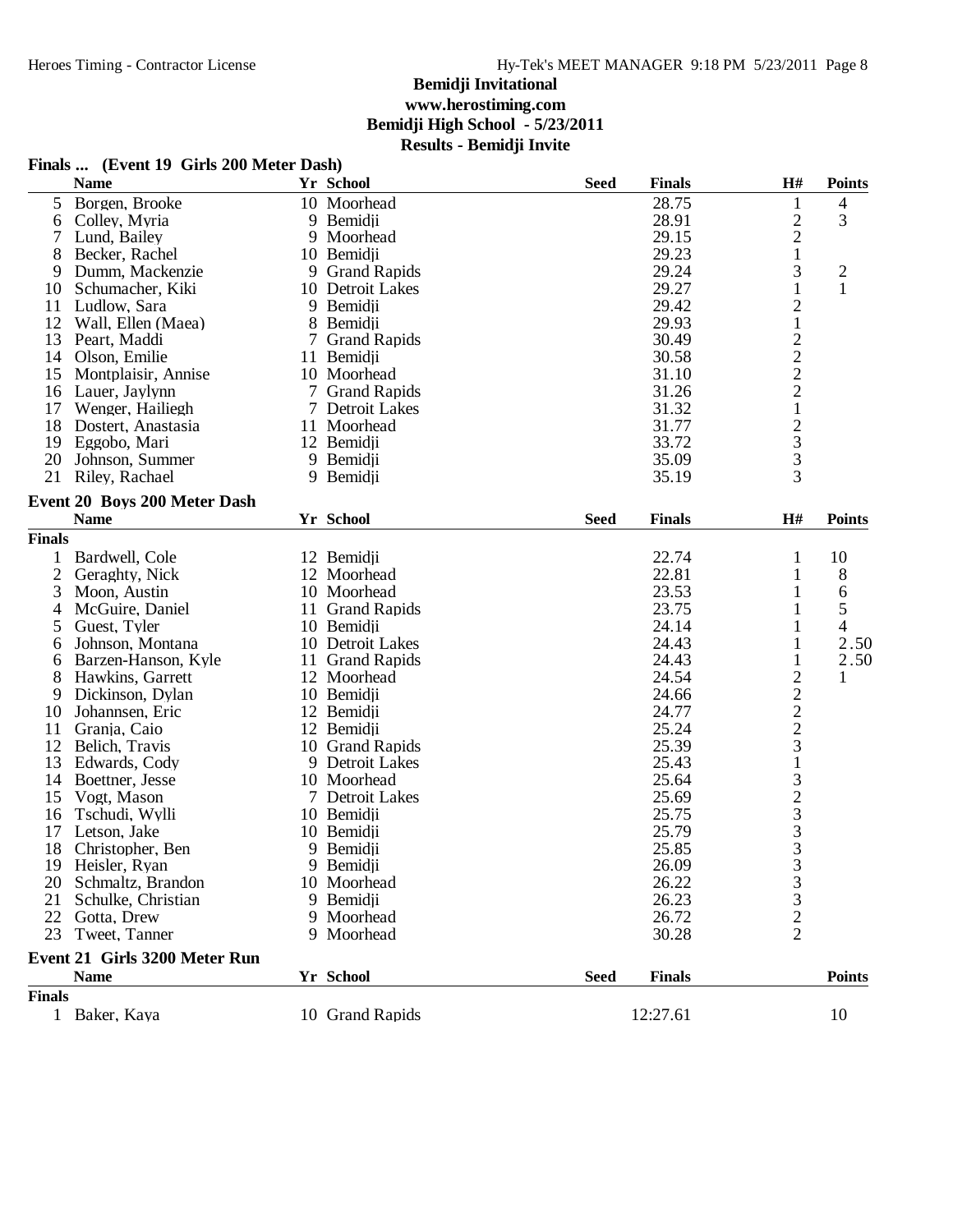|                | Finals  (Event 21 Girls 3200 Meter Run) |                  |             |               |                |                                            |
|----------------|-----------------------------------------|------------------|-------------|---------------|----------------|--------------------------------------------|
|                | <b>Name</b>                             | Yr School        | <b>Seed</b> | <b>Finals</b> |                | <b>Points</b>                              |
|                | 2 Hauf, Erica                           | 9 Moorhead       |             | 12:42.72      |                | 8                                          |
| 3              | Polomny, Tayler                         | 12 Moorhead      |             | 13:02.21      |                | 6                                          |
|                | 4 Haverkamp, Veronica                   | 10 Detroit Lakes |             | 13:40.78      |                | 5                                          |
|                | Event 22 Boys 3200 Meter Run            |                  |             |               |                |                                            |
|                | <b>Name</b>                             | Yr School        | <b>Seed</b> | <b>Finals</b> |                | <b>Points</b>                              |
| <b>Finals</b>  |                                         |                  |             |               |                |                                            |
|                | Neubeck, Seth                           | 9 Bemidji        |             | 10:58.43      |                | 10                                         |
| 2              | Bernier, Kyle                           | 11 Moorhead      |             | 11:11.60      |                | 8                                          |
| 3              | Francois-King, Keenan                   | 10 Grand Rapids  |             | 11:36.33      |                | 6                                          |
| $\overline{4}$ | Asper, Tanner                           | 11 Bemidji       |             | 11:40.63      |                | 5                                          |
| 5              | Benson, Sam                             | 10 Moorhead      |             | 11:41.87      |                | 4                                          |
|                | Event 23 Girls 4x400 Meter Relay        |                  |             |               |                |                                            |
|                | <b>Team</b>                             | <b>Relay</b>     | <b>Seed</b> | <b>Finals</b> |                | <b>Points</b>                              |
| <b>Finals</b>  |                                         |                  |             |               |                |                                            |
|                | Moorhead                                |                  |             | 4:15.50       |                | 10                                         |
| 2              | <b>Grand Rapids</b>                     |                  |             | 4:19.64       |                | 8                                          |
| 3              | Bemidji                                 |                  |             | 4:31.98       |                | 6                                          |
| 4              | <b>Grand Rapids</b>                     | B                |             | 4:43.06       |                |                                            |
| 5              | <b>Grand Rapids</b>                     | $\mathsf{C}$     |             | 4:44.26       |                |                                            |
| 6              | Moorhead                                | B                |             | 4:44.72       |                |                                            |
|                | <b>Detroit Lakes</b>                    |                  |             | 4:47.72       |                | 5                                          |
|                | Event 24 Boys 4x400 Meter Relay         |                  |             |               |                |                                            |
|                | <b>Team</b>                             | <b>Relay</b>     | <b>Seed</b> | <b>Finals</b> | H#             | <b>Points</b>                              |
| <b>Finals</b>  |                                         |                  |             |               |                |                                            |
| 1              | Bemidji                                 |                  |             | 3:30.81       | 1              | 10                                         |
| $\overline{c}$ | Moorhead                                |                  |             | 3:34.22       | 1              | 8                                          |
| 3              | Bemidji                                 | B                |             | 3:40.14       | 1              |                                            |
|                | <b>Detroit Lakes</b>                    |                  |             | 3:48.58       | 1              | 6                                          |
|                | Moorhead                                | $\mathcal{C}$    |             | 3:50.67       | $\overline{c}$ |                                            |
| 6              | Moorhead                                | $\, {\bf B}$     |             | 3:53.18       | $\mathbf 1$    |                                            |
| 7              | <b>Detroit Lakes</b>                    | $\mathsf{C}$     |             | 3:57.67       |                |                                            |
| 8              | Moorhead                                | D                |             | 4:00.71       | $\frac{2}{2}$  |                                            |
| 9              | Detroit Lakes                           | $\boldsymbol{B}$ |             | 4:05.68       | $\mathbf 1$    |                                            |
| 10             | Bemidji                                 | $\overline{C}$   |             | 4:06.63       | $\overline{2}$ |                                            |
|                | <b>Event 25 Girls Long Jump</b>         |                  |             |               |                |                                            |
|                | <b>Name</b>                             | Yr School        | <b>Seed</b> | <b>Finals</b> |                | <b>Points</b>                              |
| <b>Finals</b>  |                                         |                  |             |               |                |                                            |
| 1              | Brazerol, Bailee                        | 7 Grand Rapids   |             | 15-04.00      |                | 10                                         |
| $\overline{2}$ | Stelter, Jess                           | 11 Detroit Lakes |             | 15-03.50      |                | 8                                          |
| 3              | Berg, Allison                           | 8 Detroit Lakes  |             | 15-01.50      |                |                                            |
| 4              | Klemetson, Chelsea                      | 12 Moorhead      |             | 14-11.75      |                | 6<br>5                                     |
| 5              | Humenicek, Rachael                      | 10 Bemidji       |             | 14-11.00      |                |                                            |
| 6              | Spry, Josie                             | 10 Bemidji       |             | 14-10.75      |                | $\begin{array}{c} 4 \\ 3 \\ 2 \end{array}$ |
| 7              | Wall, Essie                             | 12 Bemidji       |             | 14-06.75      |                |                                            |
| 8              | Wall, Ellen (Maea)                      | 8 Bemidji        |             | 14-05.50      |                |                                            |
| 9              | Jorgenson, Hailey                       | 8 Detroit Lakes  |             | 14-05.00      |                | $\mathbf{1}$                               |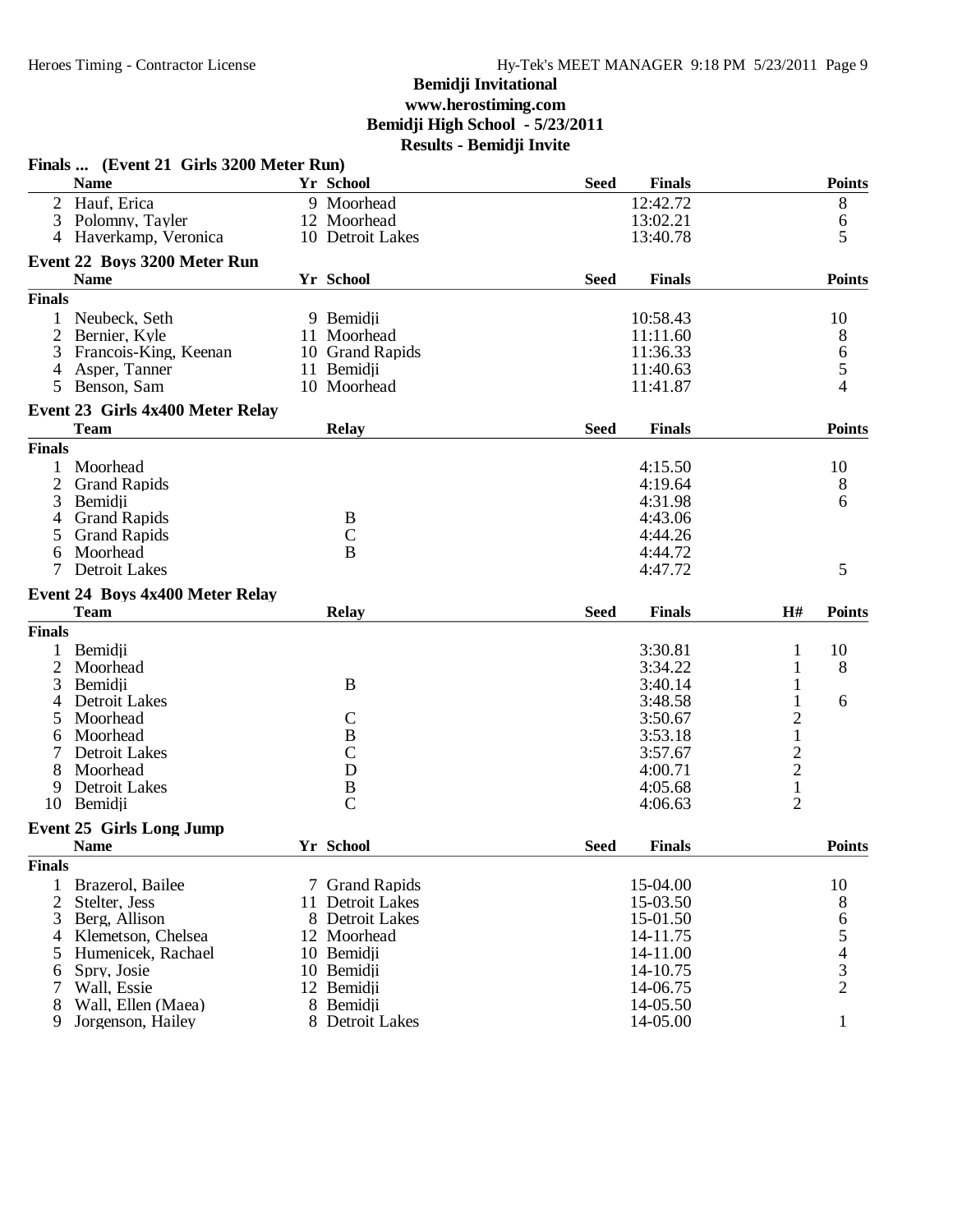## **Finals ... (Event 25 Girls Long Jump)**

|                     | <b>Name</b>                          |    | Yr School                          | <b>Seed</b> | <b>Finals</b>        | <b>Points</b>                                   |
|---------------------|--------------------------------------|----|------------------------------------|-------------|----------------------|-------------------------------------------------|
| 10                  | Foster, Kyley                        |    | 8 Detroit Lakes                    |             | 14-01.75             |                                                 |
| 11                  | Schlauderaff, Savannah               |    | 11 Grand Rapids                    |             | 14-00.75             |                                                 |
| 12                  | Lindquist, Megan                     |    | 10 Detroit Lakes                   |             | 14-00.00             |                                                 |
| 13                  | Payne, Emily                         |    | 10 Detroit Lakes                   |             | 13-09.75             |                                                 |
| 14                  | Johnson, AddieKay                    |    | 8 Detroit Lakes                    |             | 13-09.00             |                                                 |
| 15                  | Pemble, Ayesha                       |    | 9 Moorhead                         |             | 13-08.50             |                                                 |
| 16                  | Mattson, Sidney                      |    | 8 Grand Rapids                     |             | 13-07.00             |                                                 |
| 17                  | Feuillerat, Jill                     |    | 10 Detroit Lakes                   |             | 13-03.50             |                                                 |
| 18                  | Jordan, Halle                        | 7  | Detroit Lakes                      |             | 13-02.25             |                                                 |
| 19                  | Baker, Erin                          |    | 9 Grand Rapids                     |             | 12-10.50             |                                                 |
| 20                  | Gray, Katie                          |    | 9 Bemidii                          |             | 12-09.00             |                                                 |
| 21                  | Major, Andrea                        | 11 | <b>Grand Rapids</b>                |             | 12-01.00             |                                                 |
| 22                  | Eiter, Morgan                        | 8  | Detroit Lakes                      |             | 12-00.75             |                                                 |
| 23                  | Krsnak, Alexandra                    |    | 9 Moorhead                         |             | 11-10.00             |                                                 |
| 23                  | Viren, Solveig                       |    | 9 Grand Rapids                     |             | 11-10.00             |                                                 |
| 25                  | Anderson, Aspen                      |    | 9 Grand Rapids                     |             | 11-09.75             |                                                 |
| 26                  | Rostvold, Lynn                       | 11 | <b>Grand Rapids</b>                |             | 11-09.50             |                                                 |
| 27                  | Guenther, Brenna                     |    | 9 Detroit Lakes                    |             | 11-06.75             |                                                 |
| 28                  | Borgen, Cecelia                      |    | 9 Moorhead                         |             | 11-06.25             |                                                 |
| 29                  | Johnson, Kylee                       |    | 9 Moorhead                         |             | 11-01.75             |                                                 |
|                     | <b>Event 26 Boys Long Jump</b>       |    |                                    |             |                      |                                                 |
|                     | <b>Name</b>                          |    | Yr School                          | <b>Seed</b> | <b>Finals</b>        | <b>Points</b>                                   |
| <b>Finals</b>       |                                      |    |                                    |             |                      |                                                 |
|                     |                                      |    | 12 Moorhead                        |             | 18-08.25             |                                                 |
| 1                   | Geraghty, Nick                       |    |                                    |             |                      | 10                                              |
| $\overline{c}$<br>3 | Wiberg, Austin                       |    | 11 Grand Rapids<br>11 Grand Rapids |             | 17-10.00             | 8                                               |
|                     | DeHut, Tyler                         |    |                                    |             | 17-09.50             | 6                                               |
| 4                   | Flaherty, Patrick                    |    | 11 Grand Rapids<br>10 Moorhead     |             | 17-08.50<br>17-05.00 |                                                 |
| 5                   | Moon, Austin<br>Jacobson, Parker     |    | 11 Moorhead                        |             | 17-03.00             | $\begin{array}{c} 5 \\ 4 \\ 3 \\ 2 \end{array}$ |
| 6<br>7              |                                      |    | 10 Bemidji                         |             | 16-10.75             |                                                 |
| 8                   | Moore, Isaiah<br>Bennett, Kelvin     |    | 12 Moorhead                        |             | 16-02.50             |                                                 |
|                     |                                      |    | 11 Moorhead                        |             | 16-01.75             |                                                 |
| 9<br>10             | Day, Zack<br>Schulke, Christian      |    | 9 Bemidji                          |             |                      |                                                 |
| 11                  |                                      |    | 9 Grand Rapids                     |             | 16-01.50<br>16-00.50 | $\mathbf{1}$                                    |
| 11                  | Bibeau, Jason                        |    | 10 Grand Rapids                    |             | 16-00.50             |                                                 |
| 13                  | Belich, Torey                        |    | 12 Detroit Lakes                   |             | 15-11.00             |                                                 |
| 14                  | Eggebraaten, Josh<br>Okeson, Mike    |    | 10 Detroit Lakes                   |             | 15-09.75             |                                                 |
| 15                  | Labine, Steven                       |    | 11 Detroit Lakes                   |             | 15-09.25             |                                                 |
| 16                  |                                      |    |                                    |             | 15-09.00             |                                                 |
|                     | Tigges, Christian<br>Boettner, Jesse |    | 10 Detroit Lakes<br>10 Moorhead    |             | 15-08.50             |                                                 |
| 17<br>18            |                                      |    | 10 Grand Rapids                    |             | 15-08.00             |                                                 |
| 18                  | Harris, Joe<br>Olson, Branden        | 11 | Detroit Lakes                      |             | 15-08.00             |                                                 |
| 20                  | Tiepkes, Thomas                      |    | 10 Detroit Lakes                   |             | 15-07.75             |                                                 |
| 21                  | Foltz, Clem                          |    | 12 Detroit Lakes                   |             | 15-03.00             |                                                 |
| 22                  | Hoganson, Jake                       |    | 11 Detroit Lakes                   |             | 14-08.50             |                                                 |
| 23                  | Card, Michael                        |    | 9 Grand Rapids                     |             | 14-04.50             |                                                 |
| 24                  | Mickelson, Josh                      |    | 10 Detroit Lakes                   |             | 13-08.75             |                                                 |
| 25                  | Sorum, Tom                           |    | 10 Detroit Lakes                   |             | 12-06.00             |                                                 |
|                     |                                      |    |                                    |             |                      |                                                 |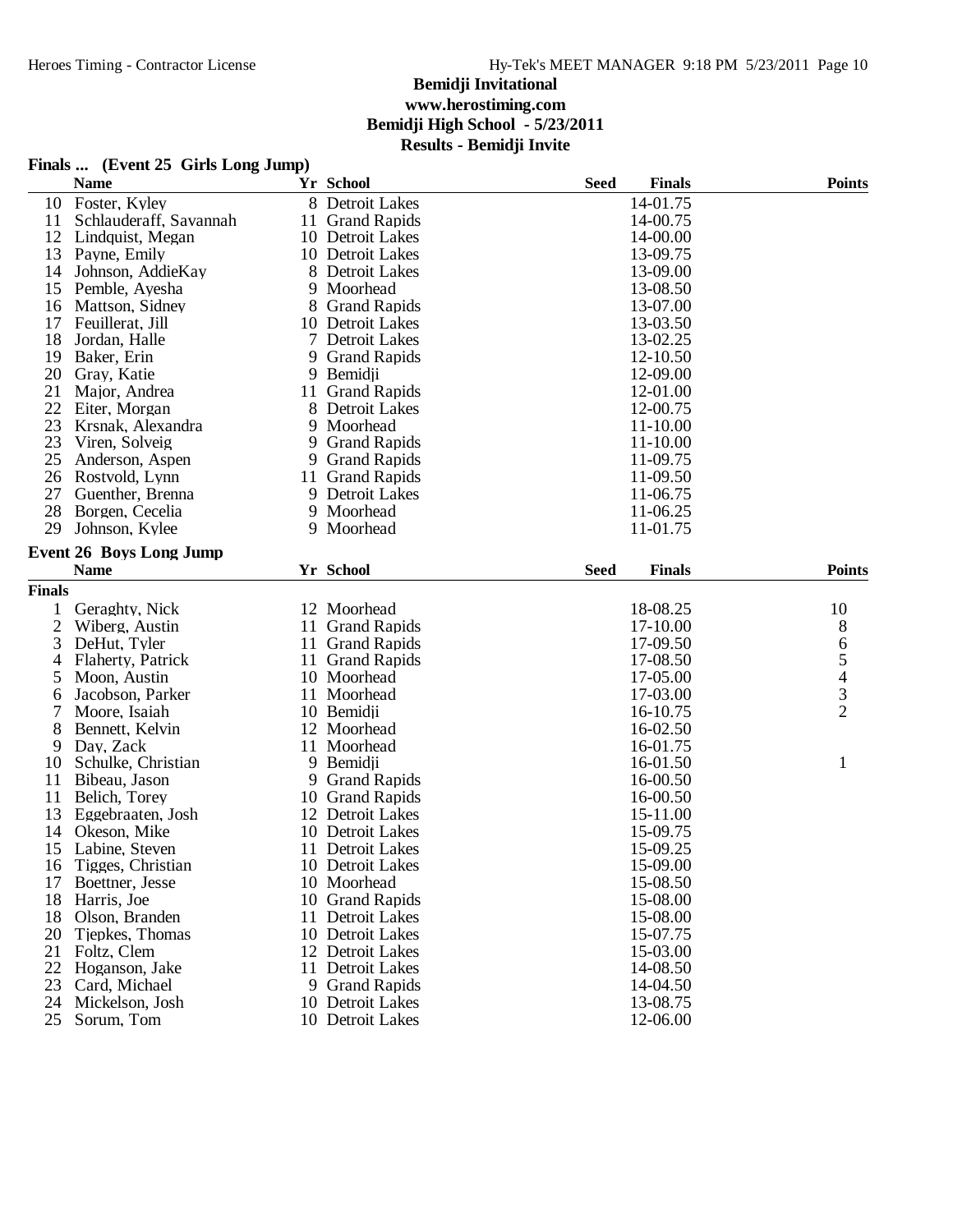|                | Finals  (Event 26 Boys Long Jump)                |                               |             |                      |               |
|----------------|--------------------------------------------------|-------------------------------|-------------|----------------------|---------------|
|                | <b>Name</b>                                      | Yr School                     | <b>Seed</b> | <b>Finals</b>        | <b>Points</b> |
|                | 26 Cottingham, Colin                             | 10 Grand Rapids               |             | 11-09.50             |               |
|                | --- Francois-King, Keenan                        | 10 Grand Rapids               |             | <b>ND</b>            |               |
|                | <b>Event 27 Girls Triple Jump</b><br><b>Name</b> | <b>Yr School</b>              |             | <b>Finals</b>        | <b>Points</b> |
|                |                                                  |                               | <b>Seed</b> |                      |               |
| <b>Finals</b>  |                                                  |                               |             |                      |               |
| 1              | Becker, Rachel                                   | 10 Bemidji                    |             | 35-06.00             | 10            |
| $\overline{2}$ | Berg, Allison                                    | 8 Detroit Lakes               |             | 35-01.00             | 8             |
| 3              | Spry, Josie                                      | 10 Bemidji                    |             | 32-02.50             |               |
| 4<br>5         | Peterson, Amber                                  | 10 Bemidji<br>11 Grand Rapids |             | 30-07.00<br>30-07.00 | 65432         |
|                | Petersen, Karley<br>Lindquist, Megan             | 10 Detroit Lakes              |             | 29-07.00             |               |
| 6              | Jorgenson, Hailey                                | 8 Detroit Lakes               |             | 28-10.00             |               |
| 8              | Geislinger, Abbie                                | 9 Grand Rapids                |             | 28-10.00             | $\mathbf{1}$  |
| 9              | Rostvold, Lynn                                   | 11 Grand Rapids               |             | 28-02.00             |               |
| 10             | Schlauderaff, Savannah                           | 11 Grand Rapids               |             | 28-01.00             |               |
| 11             | Krsnak, Alexandra                                | 9 Moorhead                    |             | 28-00.00             |               |
| 12             | Johnson, Kylee                                   | 9 Moorhead                    |             | 27-10.00             |               |
| 13             | Guenther, Brenna                                 | 9 Detroit Lakes               |             | 26-03.50             |               |
| $---$          | Rosenfeldt, Katie                                | 11 Moorhead                   |             | ND                   |               |
|                | <b>Event 28 Boys Triple Jump</b>                 |                               |             |                      |               |
|                | <b>Name</b>                                      | Yr School                     | <b>Seed</b> | <b>Finals</b>        | <b>Points</b> |
| <b>Finals</b>  |                                                  |                               |             |                      |               |
| 1              | Kalberer, Ryan                                   | 11 Detroit Lakes              |             | 41-04.00             | 10            |
| $\overline{2}$ | Heisler, Ryan                                    | 9 Bemidji                     |             | 37-10.00             | 8             |
| 3              | Huewe, Kyle                                      | 12 Bemidji                    |             | 37-09.00             |               |
| 4              | Wiberg, Austin                                   | 11 Grand Rapids               |             | 36-09.00             | 654321        |
| 5              | Bjorklund, Zach                                  | 11 Grand Rapids               |             | 36-06.00             |               |
| 6              | Hanson, Adam                                     | 10 Moorhead                   |             | 36-02.00             |               |
| 7              | Spoden, Michael                                  | 11 Grand Rapids               |             | 35-11.00             |               |
| 8              | Johannsen, Joel                                  | 9 Bemidji                     |             | 35-09.50             |               |
| 9              | Bye, Erik                                        | 11 Moorhead                   |             | 35-04.00             |               |
| 9              | Livdahl, Evan                                    | 12 Moorhead                   |             | 35-04.00             |               |
| 11             | Harris, Joe                                      | 10 Grand Rapids               |             | 35-03.00             |               |
| 12             | Meinung, Sebastian                               | 12 Detroit Lakes              |             | 34-09.00             |               |
| 13             | Olson, Jared                                     | 8 Detroit Lakes               |             | 31-03.50             |               |
|                | 14 Posner, Zach                                  | 9 Bemidji                     |             | 27-10.00             |               |
|                | --- Markey, Jonathan                             | 11 Grand Rapids               |             | ND                   |               |
|                | --- Wright, Gabriel                              | 11 Moorhead                   |             | <b>ND</b>            |               |
|                | <b>Event 29 Girls High Jump</b>                  |                               |             |                      |               |
|                | <b>Name</b>                                      | Yr School                     | <b>Seed</b> | <b>Finals</b>        | <b>Points</b> |
| <b>Finals</b>  |                                                  |                               |             |                      |               |
|                | Klemetson, Chelsea                               | 12 Moorhead                   |             | 5-04.00              | 10            |
| 2              | Schermer, Alexis                                 | 11 Detroit Lakes              |             | 5-02.00              | 8             |
| 3              | Hunt, Amanda                                     | 12 Bemidji                    |             | 5-00.00              | 6             |
|                | Serich, Dahlis                                   | 11 Grand Rapids               |             | $4 - 10.00$          | 5             |
| 5              | Falldorf, Emily                                  | 7 Bemidji                     |             | 4-08.00              | 3.50          |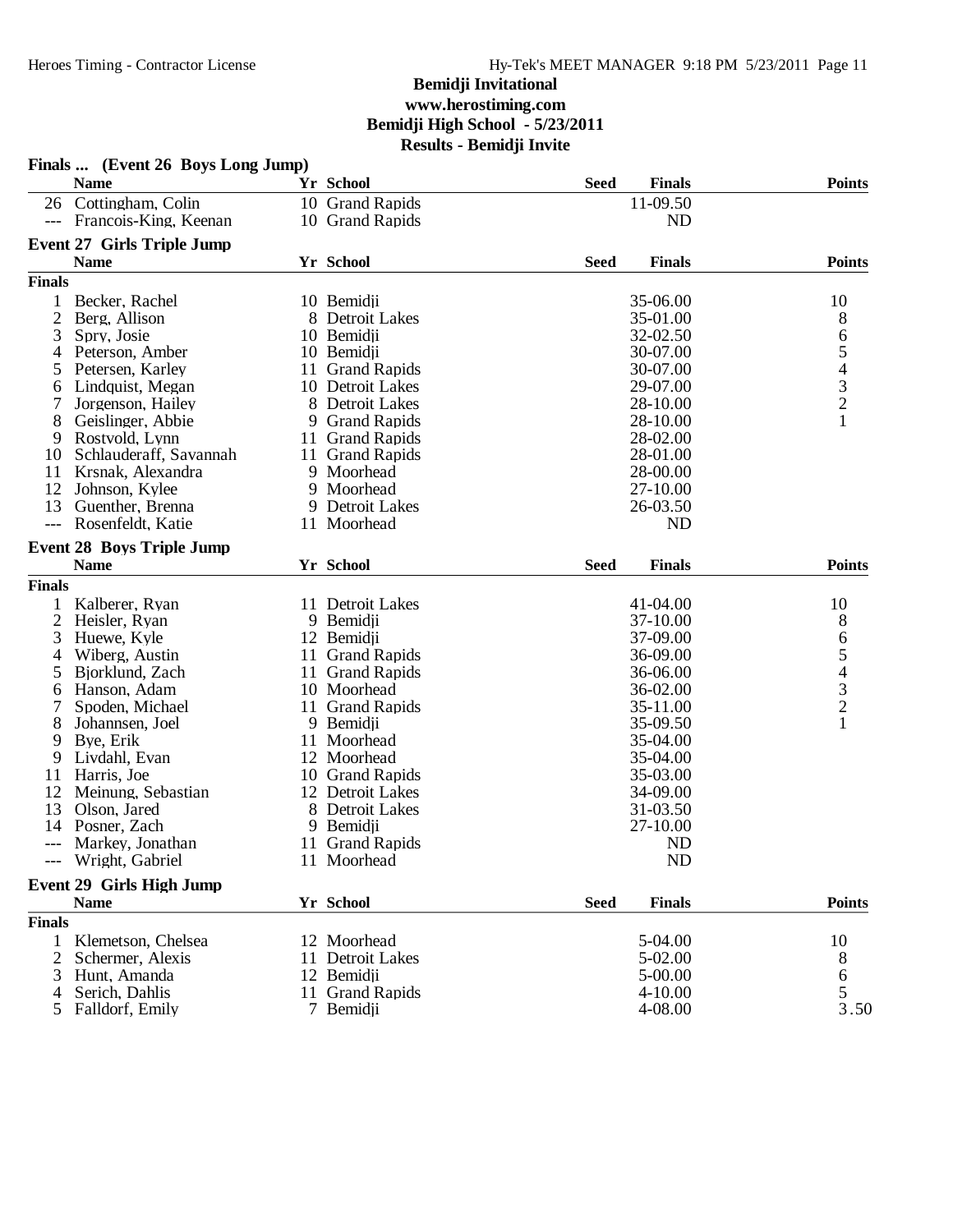### **Finals ... (Event 29 Girls High Jump)**

|                 | <b>Name</b>                    |    | Yr School            | <b>Seed</b> | <b>Finals</b> | <b>Points</b>  |
|-----------------|--------------------------------|----|----------------------|-------------|---------------|----------------|
| $5\overline{)}$ | Colley, Myria                  |    | 9 Bemidji            |             | 4-08.00       | 3.50           |
| 6               | Lindquist, Megan               |    | 10 Detroit Lakes     |             | 4-08.00       | 2              |
| 7               | Brady, Hannah                  |    | 9 Detroit Lakes      |             | 4-08.00       | 1              |
| 8               | Ostlie, Olivia                 | 9  | Moorhead             |             | 4-08.00       |                |
| 10              | Wood, Sophie                   | 8  | Detroit Lakes        |             | 4-06.00       |                |
| 10              | Olson, Emilie                  | 11 | Bemidii              |             | 4-06.00       |                |
| 12              | Krsnak, Alexandra              |    | 9 Moorhead           |             | 4-04.00       |                |
| 12              | Borgen, Cecelia                |    | 9 Moorhead           |             | 4-04.00       |                |
|                 | 12 Payne, Emily                |    | 10 Detroit Lakes     |             | 4-04.00       |                |
| 12              | Wall, Ellen (Maea)             |    | 8 Bemidji            |             | 4-04.00       |                |
| 12              | Jorgenson, Hailey              |    | 8 Detroit Lakes      |             | 4-04.00       |                |
| 17              | Schumacher, Kiki               | 10 | Detroit Lakes        |             | 4-00.00       |                |
| $---$           | Peterson, Jordyn               |    | 7 Detroit Lakes      |             | NH            |                |
|                 | French, Julianna               |    | 8 Grand Rapids       |             | <b>NH</b>     |                |
| $---$           | Dostert, Anastasia             |    | 11 Moorhead          |             | <b>NH</b>     |                |
|                 | <b>Event 30 Boys High Jump</b> |    |                      |             |               |                |
|                 | <b>Name</b>                    |    | Yr School            | <b>Seed</b> | <b>Finals</b> | <b>Points</b>  |
| <b>Finals</b>   |                                |    |                      |             |               |                |
| 1               | Wright, Gabriel                |    | 11 Moorhead          |             | 5-10.00       | 10             |
| $\overline{c}$  | Kalberer, Ryan                 |    | 11 Detroit Lakes     |             | 5-08.00       | 8              |
| 3               | Spoden, Michael                |    | 11 Grand Rapids      |             | 5-08.00       | 6              |
| 4               | Bennett, Kelvin                |    | 12 Moorhead          |             | 5-06.00       | 5              |
| 5               | Phillips, Tanner               |    | 9 Bemidji            |             | 5-03.00       | 3.50           |
| 5               | Flaherty, Patrick              |    | 11 Grand Rapids      |             | 5-03.00       | 3.50           |
| 7               | King, Travis                   | 11 | <b>Detroit Lakes</b> |             | 5-03.00       | $\overline{2}$ |
| 8               | Jacobson, Parker               | 11 | Moorhead             |             | 5-03.00       |                |
| 9               | Swanson, Ryan                  |    | 10 Moorhead          |             | 5-03.00       | 1              |
| 10              | Moore, Wakinyan                |    | 9 Bemidji            |             | 5-00.00       |                |
| 10              | Meinung, Sebastian             |    | 12 Detroit Lakes     |             | 5-00.00       |                |
| 10              | Olson, Jared                   | 8  | Detroit Lakes        |             | 5-00.00       |                |
| 10              | Christopher, Ben               | 9  | Bemidji              |             | 5-00.00       |                |
| 10              | Meehleib, Tyler                |    | 10 Moorhead          |             | 5-00.00       |                |
| 10              | Rogness, Ryan                  |    | 10 Moorhead          |             | 5-00.00       |                |
| 10              | Henry, Jon                     |    | 11 Bemidji           |             | 5-00.00       |                |
| 10              | Larson, Erik                   |    | 12 Detroit Lakes     |             | 5-00.00       |                |
|                 | Stallman, Jason                |    | 11 Detroit Lakes     |             | <b>NH</b>     |                |
|                 | Schmaltz, Brandon              |    | 10 Moorhead          |             | <b>NH</b>     |                |
|                 | Fritz, Jacob                   |    | 9 Detroit Lakes      |             | <b>NH</b>     |                |
| ---             | Hussman, Ben                   |    | 10 Grand Rapids      |             | <b>NH</b>     |                |
| $---$           | Tigges, Christian              |    | 10 Detroit Lakes     |             | <b>NH</b>     |                |
|                 | Olson, Branden                 | 11 | <b>Detroit Lakes</b> |             | NH            |                |
|                 | Foltz, Clem                    |    | 12 Detroit Lakes     |             | <b>NH</b>     |                |
|                 | Johnson, Merrick               |    | 9 Moorhead           |             | NH            |                |
| $---$           | Hoganson, Jake                 |    | 11 Detroit Lakes     |             | <b>NH</b>     |                |
|                 |                                |    |                      |             |               |                |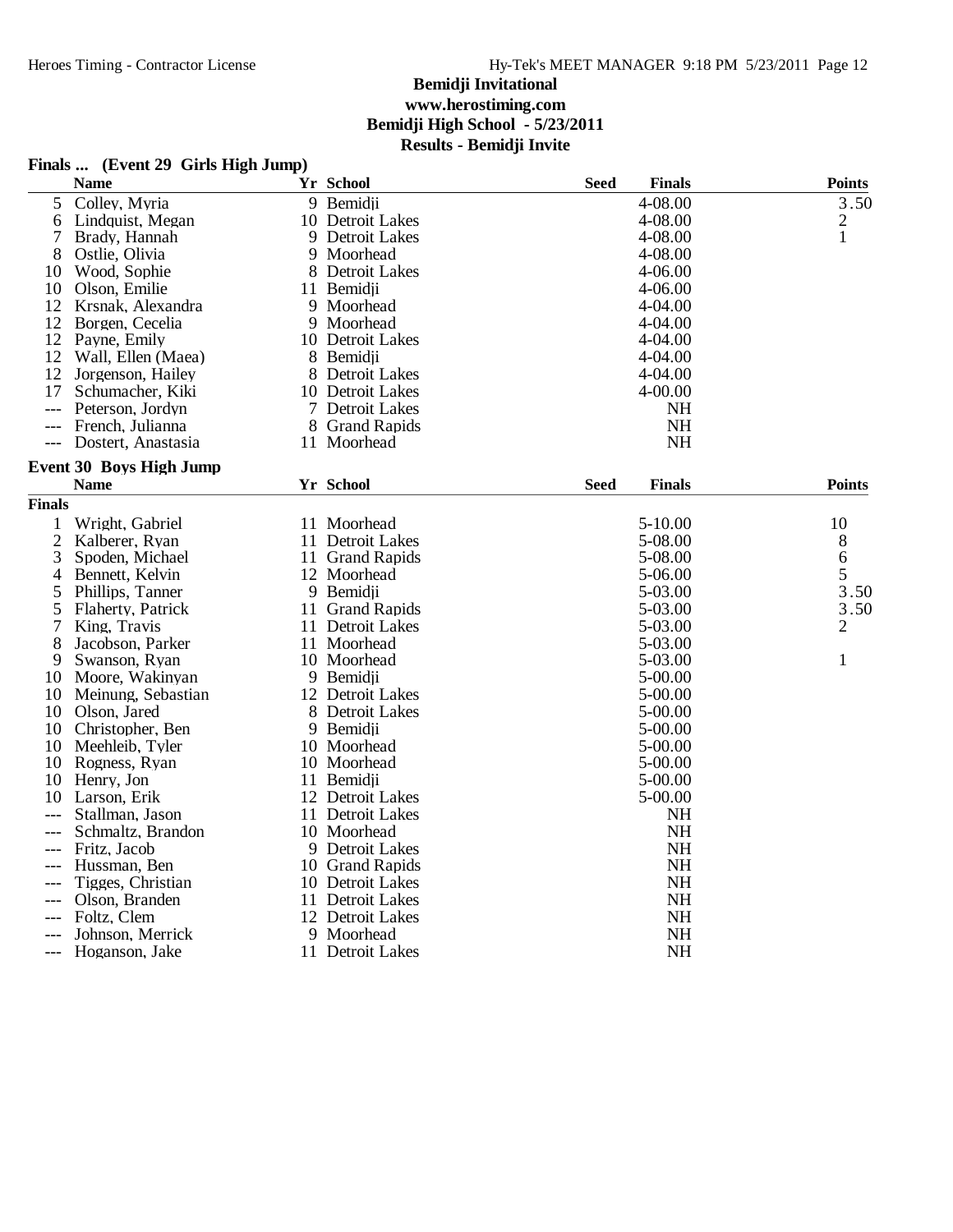|  | <b>Event 31 Girls Pole Vault</b> |  |
|--|----------------------------------|--|
|--|----------------------------------|--|

|                     | е успеления в отегу анн         |    |                 |             |               |                                                 |
|---------------------|---------------------------------|----|-----------------|-------------|---------------|-------------------------------------------------|
|                     | <b>Name</b>                     |    | Yr School       | <b>Seed</b> | <b>Finals</b> | <b>Points</b>                                   |
| <b>Finals</b>       |                                 |    |                 |             |               |                                                 |
| 1                   | Petersen, Karley                |    | 11 Grand Rapids |             | $9 - 06.00$   | 10                                              |
| $\overline{c}$      | Peterson, Amber                 |    | 10 Bemidji      |             | $9 - 00.00$   | 8                                               |
| 3                   | Baker, Andie                    |    | 11 Grand Rapids |             | 8-00.00       | 6                                               |
| 4                   | Major, Andrea                   |    | 11 Grand Rapids |             | 7-06.00       | 4.50                                            |
| 4                   | Bergh, Olivia                   |    | 10 Moorhead     |             | 7-06.00       | 4.50                                            |
| 6                   | Tower, Karlee                   |    | 10 Bemidji      |             | 7-00.00       | $\overline{2}$                                  |
| 6                   | Capson, Sebae                   |    | 9 Moorhead      |             | 7-00.00       | $\overline{2}$                                  |
| 6                   | Fuglestad, Emily                |    | 11 Moorhead     |             | $7 - 00.00$   |                                                 |
| 6                   | Montplaisir, Annise             |    | 10 Moorhead     |             | 7-00.00       | $\overline{2}$                                  |
| ---                 | Verchota, Allie                 |    | 11 Bemidji      |             | <b>NH</b>     |                                                 |
|                     | Dressen, Hannah                 |    | 10 Bemidji      |             | <b>NH</b>     |                                                 |
|                     |                                 |    |                 |             |               |                                                 |
|                     | <b>Event 32 Boys Pole Vault</b> |    |                 |             |               |                                                 |
|                     | <b>Name</b>                     |    | Yr School       | <b>Seed</b> | <b>Finals</b> | <b>Points</b>                                   |
| <b>Finals</b>       |                                 |    |                 |             |               |                                                 |
| 1                   | Johnson, Brendan                |    | 12 Moorhead     |             | 13-06.00      | 10                                              |
| $\overline{c}$      | Jacobson, Parker                | 11 | Moorhead        |             | 12-00.00      | 8                                               |
| 3                   | Henry, Jon                      |    | 11 Bemidji      |             | 12-00.00      | 6                                               |
| 4                   | Stein, Adam                     |    | 12 Moorhead     |             | 11-00.00      | 5                                               |
| 5                   | Flaherty, Patrick               |    | 11 Grand Rapids |             | 11-00.00      | $\overline{4}$                                  |
| 6                   | Wiedrich, Jacob                 | 9  | Moorhead        |             | 10-00.00      |                                                 |
| 7                   | Eggert, Joey                    | 9  | Moorhead        |             | 9-06.00       |                                                 |
| 7                   | Boettner, Jesse                 |    | 10 Moorhead     |             | 9-06.00       |                                                 |
| 8                   | Steffes, Andrew                 |    | 9 Bemidji       |             | 9-06.00       | 3                                               |
| 9                   | Richards, Jeff                  | 9  | Moorhead        |             | $9 - 00.00$   |                                                 |
| 10                  | Valdez, Antonio                 |    | 9 Detroit Lakes |             | 8-06.00       | $\overline{2}$                                  |
| 11                  | Hauser, Eliah                   |    | 12 Bemidji      |             | 8-06.00       | .33                                             |
| 11                  | Stein, Ben                      | 9  | Moorhead        |             | 8-06.00       |                                                 |
| 11                  | Mangni, Eli                     |    | 9 Grand Rapids  |             | 8-06.00       | .33                                             |
| 11                  | DeHut, Tyler                    |    | 11 Grand Rapids |             | 8-06.00       | .33                                             |
|                     |                                 |    |                 |             |               |                                                 |
| 16                  | Schoneberger, Jesse             |    | 9 Bemidji       |             | 8-00.00       |                                                 |
| 16                  | Tillenans, Dylan                |    | 9 Bemidji       |             | 8-00.00       |                                                 |
|                     | Rogness, Ryan                   |    | 10 Moorhead     |             | <b>NH</b>     |                                                 |
| $---$               | Brekke, Daniel                  | 9  | Moorhead        |             | <b>NH</b>     |                                                 |
| ---                 | Jackson, Parker                 |    | 8 Detroit Lakes |             | <b>NH</b>     |                                                 |
| $\qquad \qquad - -$ | Crawford, Brady                 |    | 9 Detroit Lakes |             | <b>NH</b>     |                                                 |
|                     | <b>Event 33 Girls Shot Put</b>  |    |                 |             |               |                                                 |
|                     | <b>Name</b>                     |    | Yr School       | <b>Seed</b> | <b>Finals</b> | <b>Points</b>                                   |
| <b>Finals</b>       |                                 |    |                 |             |               |                                                 |
| 1                   | Nielsen, Shay                   |    | 8 Detroit Lakes |             | 38-03.25      | 10                                              |
| $\overline{2}$      | Heifort, Alli                   |    | 10 Bemidji      |             | 37-04.00      |                                                 |
| 3                   | Amedy, Seepal                   |    | 12 Moorhead     |             | 34-00.50      | 8                                               |
|                     |                                 |    | 10 Moorhead     |             | 34-00.00      | 6                                               |
| 4                   | Drechsel, Kristin               |    |                 |             |               | $\begin{array}{c} 5 \\ 4 \\ 3 \\ 2 \end{array}$ |
| 5                   | Johnson, Callie                 |    | 10 Bemidji      |             | 32-00.00      |                                                 |
| 6                   | Ernst, McKinzie                 | 11 | Moorhead        |             | 29-05.50      |                                                 |
| 7                   | Eidelbes, Erinn                 |    | 11 Grand Rapids |             | 29-03.50      |                                                 |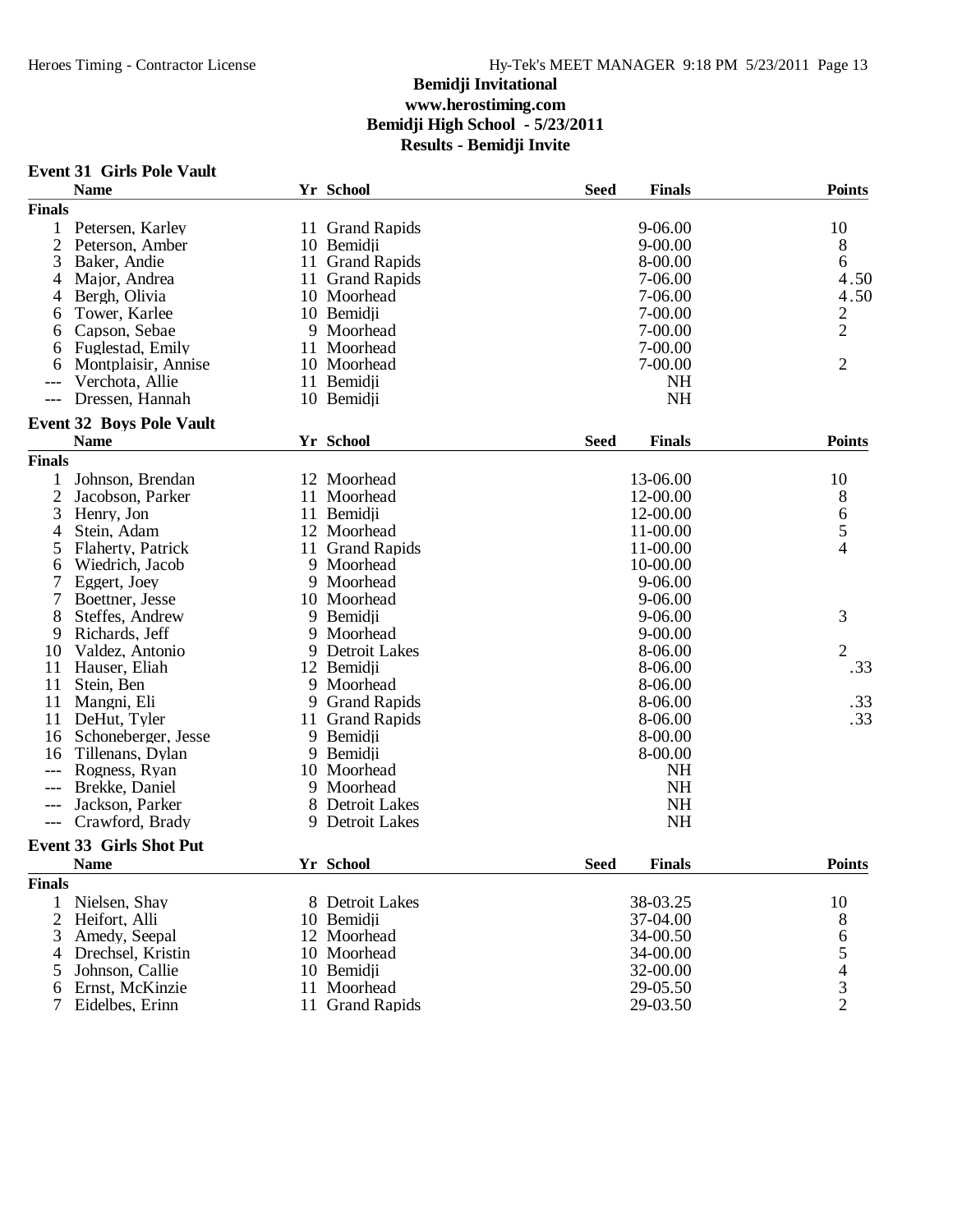## **Finals ... (Event 33 Girls Shot Put)**

|                | <b>Name</b>                   |   | Yr School           | <b>Seed</b> | <b>Finals</b> | <b>Points</b>  |
|----------------|-------------------------------|---|---------------------|-------------|---------------|----------------|
| 8              | Hendricks, Lexie              |   | 10 Bemidji          |             | 28-11.00      | 1              |
| 9              | Molander, Darci               |   | 8 Detroit Lakes     |             | 28-01.00      |                |
| 10             | Dalquist, Kayla               | 9 | Moorhead            |             | 27-09.25      |                |
| 11             | Schiller, Maddy               | 9 | Detroit Lakes       |             | 27-04.25      |                |
| 12             | Livermore, Grace              | 8 | Detroit Lakes       |             | 27-00.25      |                |
| 13             | Ahern, Carley                 |   | 9 Bemidji           |             | 26-06.00      |                |
| 14             | Foster, Hayley                |   | 10 Detroit Lakes    |             | 25-11.50      |                |
| 15             | Johnson, Heidi                | 9 | Moorhead            |             | 25-05.25      |                |
| 16             | Deutsch, Diana                | 9 | <b>Grand Rapids</b> |             | 24-10.00      |                |
| 17             | Vanassa, Jamie                |   | 10 Bemidii          |             | 24-00.00      |                |
| 18             | Riley, Rachael                |   | 9 Bemidii           |             | 23-03.00      |                |
| 19             | Huhtala, Tonya                |   | 10 Grand Rapids     |             | 23-00.50      |                |
| 20             | Hoven, Danielle               |   | 9 Bemidji           |             | 22-09.25      |                |
| 21             | Smith, Vanna                  |   | 10 Bemidii          |             | 22-08.50      |                |
| 22             | Cemensky, Meaghan             |   | 10 Grand Rapids     |             | 22-07.00      |                |
| 23             | Posch, Kendra                 |   | 11 Detroit Lakes    |             | $21 - 10.50$  |                |
| 24             | Bellefy, Elizabeth            |   | 9 Bemidji           |             | 20-06.25      |                |
|                |                               |   |                     |             |               |                |
|                | <b>Event 34 Boys Shot Put</b> |   |                     |             |               |                |
|                | <b>Name</b>                   |   | Yr School           | <b>Seed</b> | <b>Finals</b> | <b>Points</b>  |
| <b>Finals</b>  |                               |   |                     |             |               |                |
| $\mathbf 1$    | Dutton, Bryce                 |   | 12 Detroit Lakes    |             | 44-02.00      | 10             |
| $\overline{c}$ | Biever, Travis                |   | 11 Moorhead         |             | 42-02.50      | 8              |
| 3              | Heifort, Ernie                |   | 12 Bemidji          |             | 39-06.00      | 6              |
| 4              | Swedberg, Jacob               |   | 11 Moorhead         |             | 38-06.25      | 5              |
| 5              | Drechsel, Zachary             |   | 11 Moorhead         |             | 38-06.25      | $\overline{4}$ |
| 6              | Lengeling, Chris              |   | 11 Grand Rapids     |             | 37-02.50      | 3              |
| 7              | Beuning, Steven               |   | 11 Trek North       |             | 35-03.00      | $\overline{2}$ |
| 8              | Nelson, Hans-Kristof          |   | 11 Moorhead         |             | 35-05.75      |                |
| 9              | Hager, Joe                    |   | 11 Detroit Lakes    |             | 34-02.00      | 1              |
| 10             | Erickson, Max                 |   | 12 Grand Rapids     |             | 34-01.75      |                |
| 11             | Hulden, Jens                  |   | 11 Moorhead         |             | 33-11.50      |                |
| 12             | VanOffelen, Ethan             |   | 10 Detroit Lakes    |             | 33-11.00      |                |
| 13             | Burt, John                    |   | 11 Grand Rapids     |             | 33-01.00      |                |
| 14             | Roy, Gaeton                   |   | 10 Bemidji          |             | 32-10.50      |                |
| 15             | Rage, William                 |   | 9 Moorhead          |             | 32-00.00      |                |
| 16             | Ramsted Skoyles, Dylan        |   | 12 Detroit Lakes    |             | 31-08.50      |                |
| 17             | Okeson, Cody                  |   | 12 Detroit Lakes    |             | 29-09.00      |                |
| 18             | Breeze, Matt                  | 9 | Bemidji             |             | 29-04.25      |                |
| 19             | Thompson, Briton              |   | 8 Detroit Lakes     |             | 28-11.00      |                |
| 20             | Landsem, Chase                |   | 9 Moorhead          |             | 27-07.00      |                |
| 21             | Hulsebus, Aaron               |   | 9 Bemidji           |             | 26-03.00      |                |
| 22             | Dreyer, Josh                  |   | 10 Bemidii          |             | 26-02.50      |                |
| 23             | Tjepkes, Ben                  |   | 8 Detroit Lakes     |             | 26-00.50      |                |
| 24             | Meinung, Sebastian            |   | 12 Detroit Lakes    |             | 25-09.00      |                |
| 25             | Francois-King, Keenan         |   | 10 Grand Rapids     |             | 25-08.25      |                |
| 26             | Cottingham, Colin             |   | 10 Grand Rapids     |             | 24-07.50      |                |
| 27             | Wiebolt, Luke                 |   | 10 Detroit Lakes    |             | 24-06.00      |                |
| 28             | Kluthe, Matt                  |   | 10 Grand Rapids     |             | 23-10.25      |                |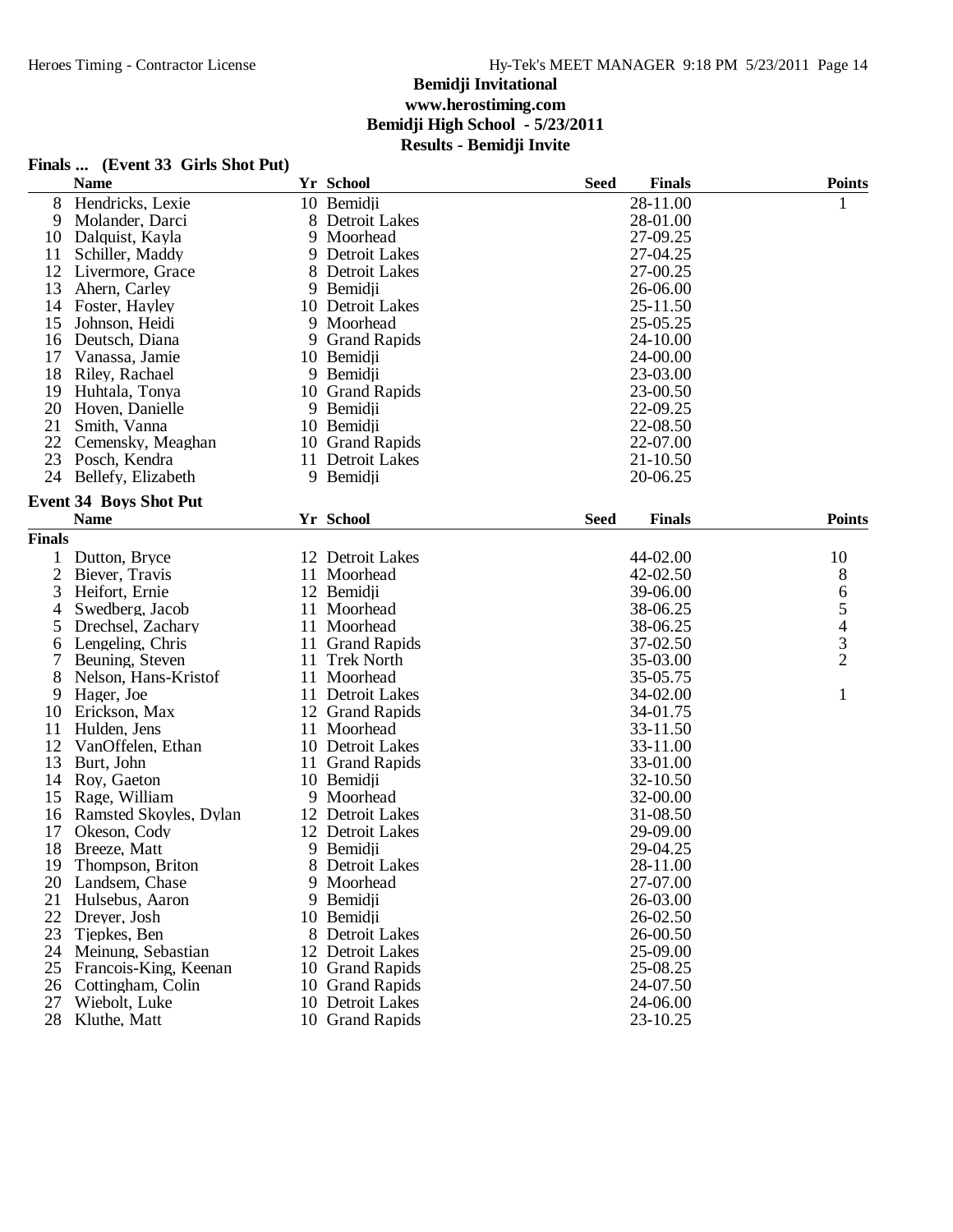|               | Finals  (Event 34 Boys Shot Put)   |     |                      |             |               |               |
|---------------|------------------------------------|-----|----------------------|-------------|---------------|---------------|
|               | <b>Name</b>                        |     | Yr School            | <b>Seed</b> | <b>Finals</b> | <b>Points</b> |
| 29            | Hadrava, Dustin                    |     | 9 Bemidji            |             | 23-00.25      |               |
| 30            | Card, Michael                      |     | 9 Grand Rapids       |             | 20-10.00      |               |
| $---$         | Gonzalez, Leo                      |     | 9 Moorhead           |             | <b>ND</b>     |               |
|               | <b>Event 35 Girls Discus Throw</b> |     |                      |             |               |               |
|               | <b>Name</b>                        |     | Yr School            | <b>Seed</b> | <b>Finals</b> | <b>Points</b> |
| <b>Finals</b> |                                    |     |                      |             |               |               |
|               | Drechsel, Kristin                  |     | 10 Moorhead          |             | 111-09        | 10            |
| 2             | Heifort, Alli                      |     | 10 Bemidji           |             | $102 - 10$    | 8             |
| 3             | Nielsen, Shay                      |     | 8 Detroit Lakes      |             | 92-04         |               |
| 4             | Amedy, Seepal                      |     | 12 Moorhead          |             | 91-07         | 654321        |
| 5             | Eidelbes, Erinn                    |     | 11 Grand Rapids      |             | 87-07.25      |               |
| 6             | Hudson, Mia                        |     | 8 Bemidji            |             | 85-05.75      |               |
|               | Musielewicz, Rachel                |     | 12 Detroit Lakes     |             | 83-02         |               |
| 8             | Ernst, McKinzie                    |     | 11 Moorhead          |             | 81-05         |               |
| 9             | Deutsch, Diana                     |     | 9 Grand Rapids       |             | 78-09.25      |               |
| 10            | Johnson, Callie                    |     | 10 Bemidii           |             | 74-08         |               |
| 11            | Hendricks, Lexie                   |     | 10 Bemidii           |             | 73-02.50      |               |
| 12            | Schiller, Maddy                    |     | 9 Detroit Lakes      |             | 68-07.50      |               |
| 13            | Foster, Hayley                     |     | 10 Detroit Lakes     |             | 68-03.50      |               |
| 14            | Johnson, Heidi                     |     | 9 Moorhead           |             | 65-03.50      |               |
| 15            | Cemensky, Meaghan                  |     | 10 Grand Rapids      |             | 65-02.25      |               |
| 16            | Hoven, Danielle                    |     | 9 Bemidji            |             | 63-01         |               |
| 17            | Anderson, Alexa                    |     | 8 Detroit Lakes      |             | 62-06.25      |               |
| 18            | Dalquist, Kayla                    |     | 9 Moorhead           |             | $62 - 02$     |               |
| 19            | Livermore, Grace                   |     | 8 Detroit Lakes      |             | 59-11.50      |               |
| 20            | Ahern, Carley                      |     | 9 Bemidji            |             | 58-08         |               |
| 21            | Wenger, Hailiegh                   |     | 7 Detroit Lakes      |             | 55-11.50      |               |
| 22            | Smith, Vanna                       |     | 10 Bemidji           |             | 51-03         |               |
| 23            | Bellefy, Elizabeth                 |     | 9 Bemidji            |             | 50-10.50      |               |
| 24            | Riley, Rachael                     |     | 9 Bemidji            |             | 50-09.50      |               |
| 25            | Vanassa, Jamie                     |     | 10 Bemidji           |             | 48-05.25      |               |
| 26            | Posch, Kendra                      |     | 11 Detroit Lakes     |             | 48-04.50      |               |
| 27            | Huhtala, Tonya                     |     | 10 Grand Rapids      |             | 45-09.75      |               |
| 28            | Roy, Annikka                       |     | 9 Trek North         |             | $43 - 10$     |               |
|               | <b>Event 36 Boys Discus Throw</b>  |     |                      |             |               |               |
|               | <b>Name</b>                        |     | Yr School            | <b>Seed</b> | <b>Finals</b> | <b>Points</b> |
| <b>Finals</b> |                                    |     |                      |             |               |               |
|               | Lengeling, Chris                   |     | 11 Grand Rapids      |             | 117-08        | 10            |
| 2             | Dutton, Bryce                      |     | 12 Detroit Lakes     |             | 111-11        | 8             |
| 3             | Johnk, Kadin                       |     | 12 Moorhead          |             | 108-06        |               |
| 4             | Swedberg, Jacob                    |     | 11 Moorhead          |             | 104-09        |               |
| 5             | Roy, Gaeton                        |     | 10 Bemidji           |             | 97-04.50      |               |
| 6             | Hager, Joe                         | 11. | <b>Detroit Lakes</b> |             | $95 - 00$     | 65432         |
|               | Nelson, Hans-Kristof               |     | 11 Moorhead          |             | 94-09         |               |
| 8             | Heifort, Ernie                     |     | 12 Bemidji           |             | 89-04         | $\mathbf{1}$  |
| 9             | Card, Michael                      |     | 9 Grand Rapids       |             | 88-11         |               |
| 10            | Hulden, Jens                       |     | 11 Moorhead          |             | 88-01         |               |
|               |                                    |     |                      |             |               |               |